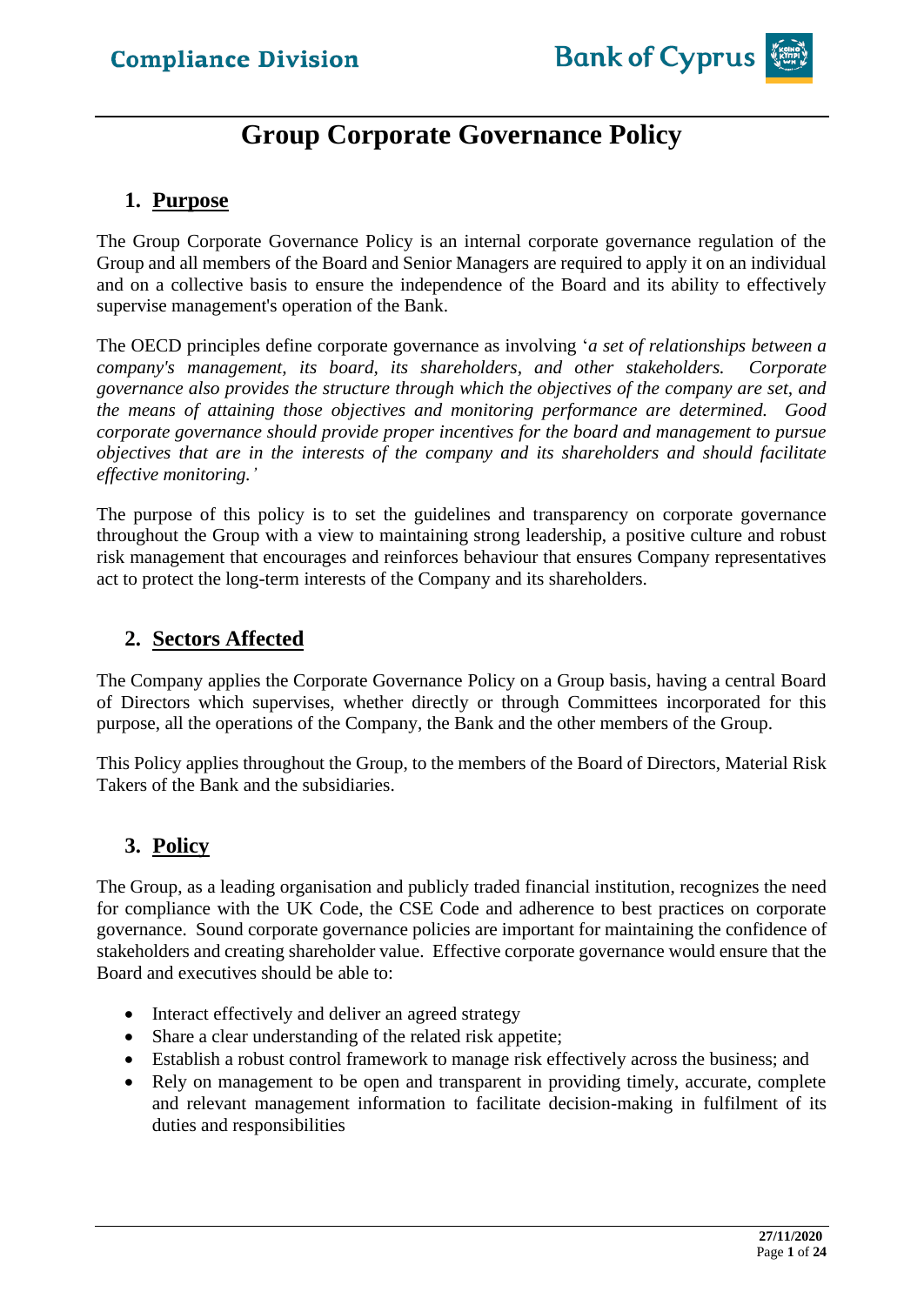

The Board of Directors, management and staff of the Group shall comply with the provisions of this Policy which shall act as a guide to principles, actions and responsible conduct. This Policy will be implemented by the entire Group, its subsidiaries and affiliate companies for compliance.

The Policy forms part of the key high-level documents for governance of the Group and its operations and complements:

- The Integrated Risk Identification Framework
- The Risk Appetite, which sets out the level of risk which the Board is prepared to tolerate for the Group to achieve its business objectives; and
- The Risk Management Framework, which sets the approach to risk for the Group and defines the roles and responsibilities of members of staff and directors, executive and nonexecutive in identifying, measuring and monitoring risk in order to maintain within the appetite of the Group.

The Policy, in conjunction with the Articles of Association of the Company and the Bank, the Board Manual and the charters of the Board Committees, constitute the governance framework of the Company and the Bank.

### **4. Definitions**

'Board of Directors' is the management body acting in its supervisory function and overseeing and monitoring management decision-making and the implementation of strategy.

'Member' is a proposed or appointed member of the Board of Directors.

'Material Risk Takers (MRTs)' is staff whose professional activities have a material impact on the institution's risk profile as per art. 3 & 4 of Delegated Regulation 604/2014. In the Group, MRT staff include the following positions:

- ➢ Group CEO and other Executive Members of Group Board of Directors.
- ➢ Senior Management, defined as:
	- All Divisional Directors that report to the CEO or Deputy CEO;
	- Group Divisional Directors that report to Board Committees (Chief Risk Officer, Director of Internal Audit and Director of Group Compliance);
	- General Managers of material subsidiaries (Eurolife, General Insurance Cyprus).
- $\triangleright$  Other key personnel whose total annual fixed remuneration exceeds  $\epsilon$ 120.000.
- ➢ Other Risk Takers (based on position and as defined by the Bank and approved by the NCGC).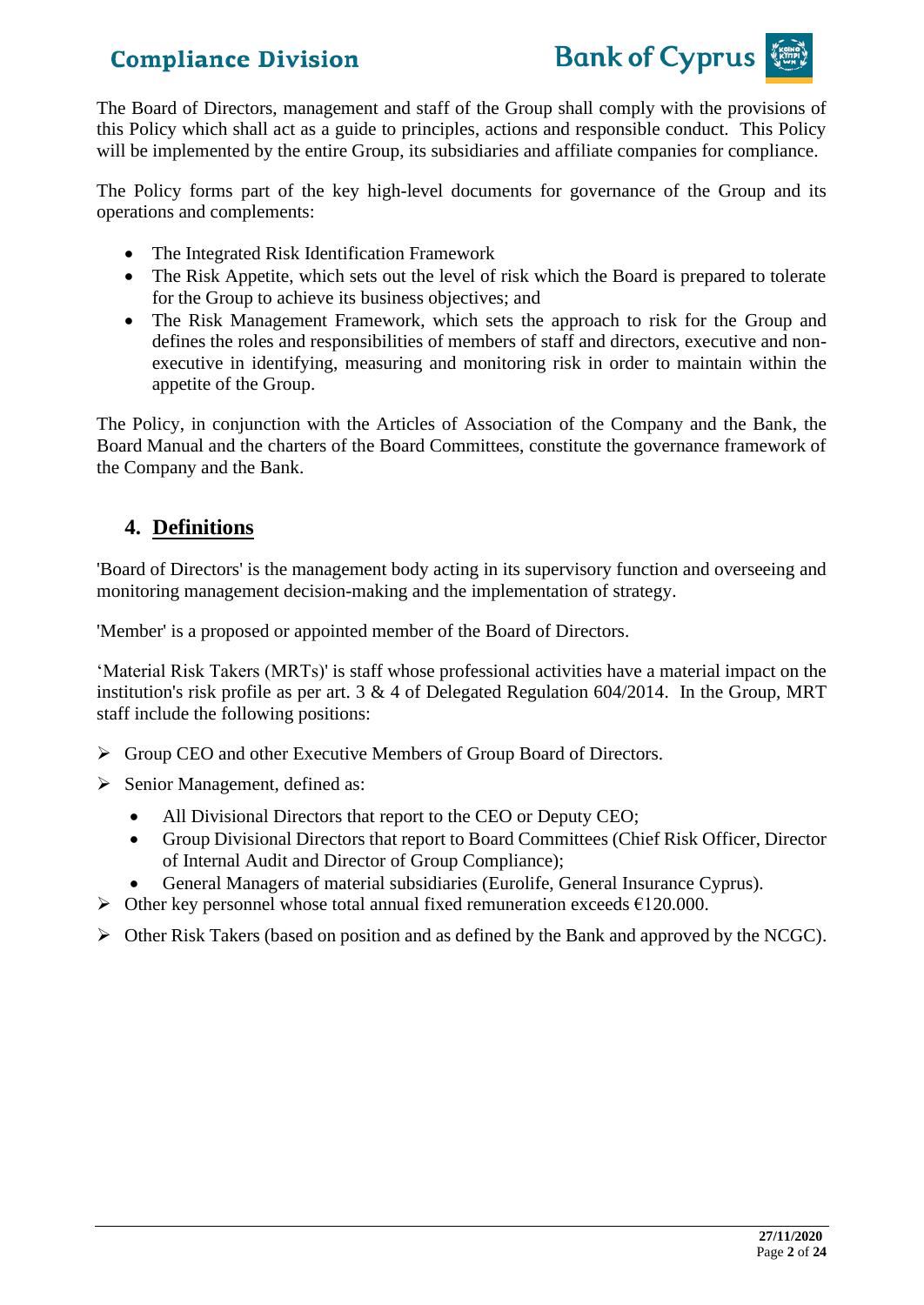

### **5. Roles & Responsibilities**

#### **5.1. The Board of Directors**

The Board has the overall responsibility to supervise the management of the Group's operations. Its role is to approve, oversee and review the implementation of the Group's long-term strategic objectives, organization, risk appetite, business, financial soundness and governance. The Board is collectively responsible for the long-term shareholders value of the Company.

The Board must exercise objective, independent and solid judgment in all matters before it and in the best interests of the Group. It must maintain sound risk management and ensure the integrity of the accounting and financial reporting systems, including financial and operation controls and compliance with the law and relevant standards. The Board must oversee the process of disclosures and communications and provide effective oversight of Senior Management.

It is essential to the Board's strategy for success to follow good governance practices for its own work as a board and to provide effective oversight of competent, strong and independent internal control functions which must support its work. A crucial foundation of good governance is a demonstrated corporate culture that encourages and provides suitable standards and incentives for professional and responsible behaviour. The Board should take appropriate steps to address any deficiencies.

In a group structure the Board of the parent company has the overall responsibility for adequate corporate governance across the Group. The Board should take into account the material risks and issues that might affect both the Bank as a whole and its subsidiaries. Adequate oversight should be exercised over the Bank and its subsidiaries, while at the same time respecting the independent legal and governance responsibilities that might apply to the Bank and regulated subsidiaries. The nature, scale and complexity of the different risks to which the Group and its subsidiaries are exposed should be taken into account.

The Board should ensure that enough resources are available for each subsidiary to meet Group standards and local governance standards and should have the means to monitor and ensure that each subsidiary complies with all applicable internal governance requirements. Reporting lines should be clear and transparent especially where business lines do not match the legal structure of the Group.

The Company acknowledges that, in order to function effectively, all Board members need appropriate knowledge of the Group and access to its operations and staff. The Company will therefore provide the necessary resources for developing and updating the Board members' knowledge.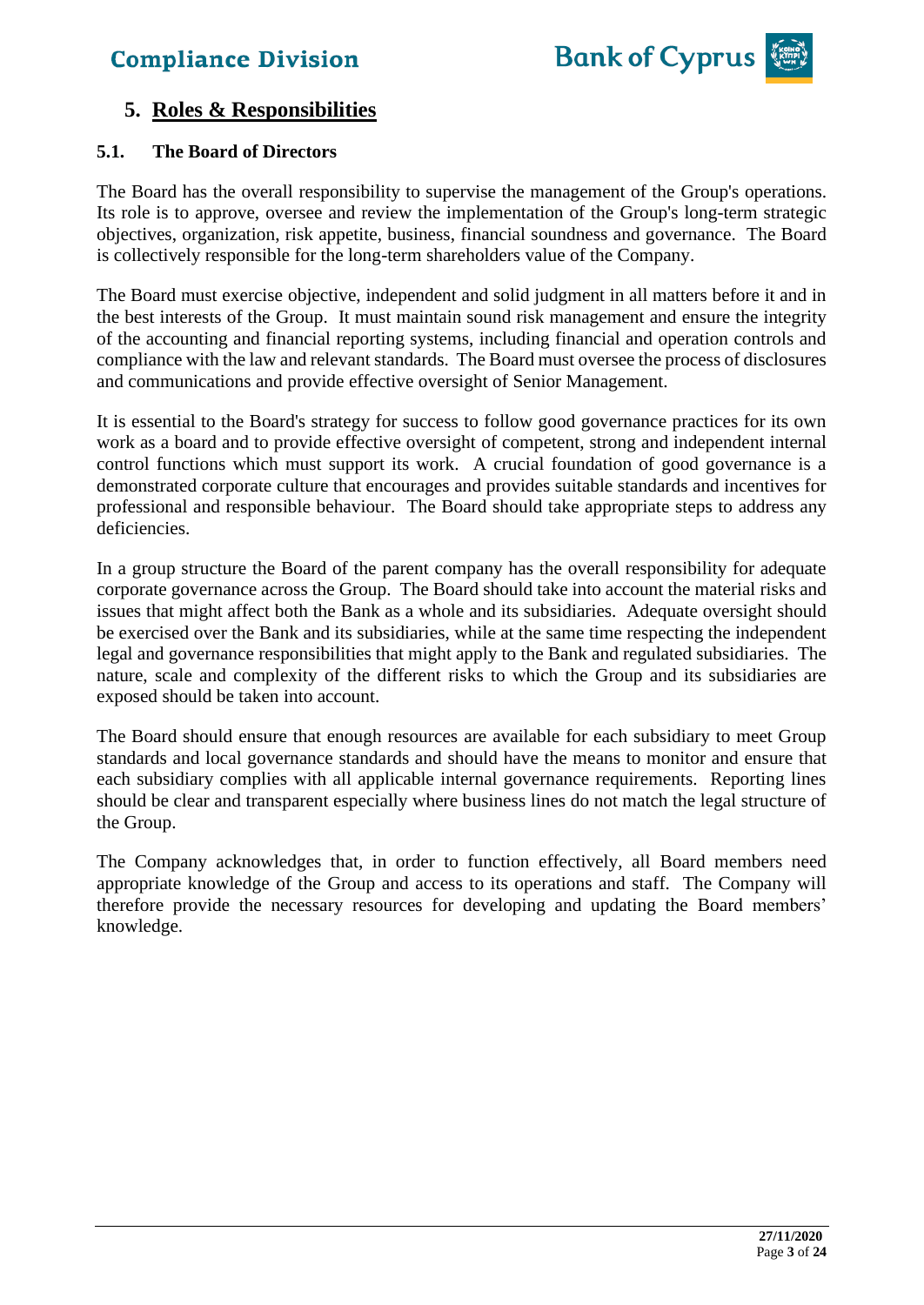

#### **A. Number and Selection of Board Members**

According to the Articles of Association of the Company, the Board is given the authority to determine the number of members. The Board should be of sufficient size to meet the requirements of the business. Both the Chairperson and the Vice Chairpersons are non-executive Members of the Board. At least two executive members are required to participate (but not more than 25% of the members rounded down), one of which must be the Chief Executive, and at least 50% of the members rounded down plus 1, excluding the Chairperson should be independent non-executive members (UK Code, CSE Code and CBC Directive).

The Board must have and must maintain both as individual board members and collectively suitable experience, competencies and personal qualities such as professionalism and integrity. It must be sufficiently diverse as regards age, gender and educational and professional background to facilitate independent opinions and critical challenge.

The Board appoints new members, on the recommendation of the NCGC, who then stand for election by the shareholders at the first Annual General Meeting after their appointment and retire annually subject to re-election. Non-executive Board members should be appointed for specified terms, subject to re-election and to statutory provisions for removal of a Board member. Any term beyond 6 cumulative years for a non-executive Board member should be subject to particularly rigorous review and should take into account the need for progressive refreshing of the Board.

#### **B. Independent Board members**

As required by the Directive of the Central Bank on the Assessments of the Suitability of the members of the management body and key function holders of the ACI, the UK Code and the CSE Code, the Board shall annually, make a determination with respect to each member's independence. This means that the Board, after receiving the recommendation of the NCGC, must determine whether each member is independent in character and judgment, and whether there are relationships or circumstances which are likely to affect, or could appear to affect, the member's judgment.

The independence criteria of the Group can be found in Appendix 2 of the Board Manual.

An independent non-executive Board member (who is neither the Chairperson nor the Vicechairperson) shall be appointed as the Senior Independent Director and he/she will be available to shareholders if they have concerns which have not been resolved through the normal channels.

#### **C. Qualifications for Board members**

One of the Board's main responsibilities is to identify, evaluate and select candidates for the Board and ensure appropriate succession planning. The Nominations & Corporate Governance Committee is assigned the responsibility to ensure that there is a formal, rigorous and transparent procedure for the appointment of new Board members, to review the qualifications of potential member candidates and to make recommendations to the Board in accordance with the Group Policy on Suitability, the Terms of Reference of the NCGC and the Nominations Policy, all as approved by the Board. The persons proposed for the appointment should have specialised skills and/or knowledge to enhance the collective knowledge of the Board and must be able to commit the necessary time and effort to fulfil their responsibilities.

Prior to the appointment, the Bank must comply with the Assessment of the Suitability Directive of 2020 and obtain the written approval of the Central Bank and the ECB.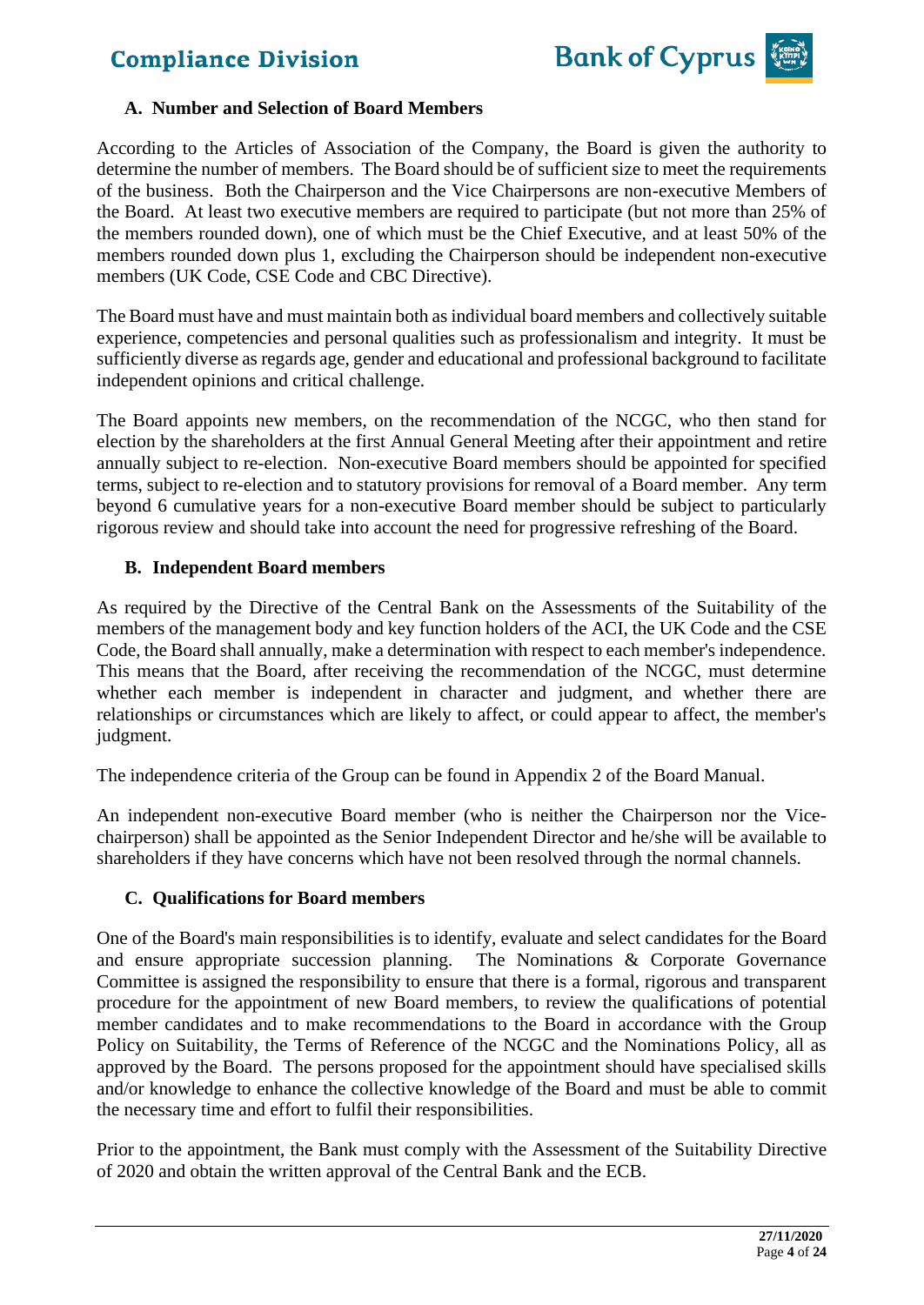

Factors considered by the Committee in its review of potential candidates are listed in Appendix 4 of the Board Manual:

In the context of determining whether to recommend to the Board that any incumbent member be submitted to the shareholders for re-election, the Nominations & Corporate Governance Committee should also consider the results of the most recent self-assessment of the Board and the Chairperson's evaluation of the individual member, the member's attendance record in meetings, participation in Board activities and overall contribution to the functioning of the Board.

#### **5.2. Board Operations**

The Board procedures and operations are described in the Board manual which is provided to each member of the Board on appointment.

#### **A. Board meetings**

The Board should meet at least six times a year and to hold additional meetings as necessary.

Members are expected to attend meetings of the Bank's shareholders, Board meetings and meetings of Committees on which they serve, and to spend the time needed to prepare for and to meet as frequently as necessary to properly discharge their responsibilities.

#### **B. Quorum Requirements**

As per the Articles of Association 50% of the members of the Board plus 1 rounded down physically present shall be a quorum unless otherwise determined. The members of the Board should aim to attend all meetings either in person or via telephone/ teleconferencing and every effort should be made at least once a year to hold one meeting with the physical presence of all members.

Members are expected to attend at least 3/4 of Board and Committee meetings (regular and extraordinary) held in a fiscal year and any continuous absences not to exceed 2 in number.

Proxy voting is permitted for absentees but not more than 1 proxy vote for each member attending and members who vote by proxy are accountable for their proxy vote.

#### **C. Agenda and Materials**

The Chairperson in consultation with the Company Secretary shall establish the agenda for each Board meeting. Each Board member is free to suggest items for inclusion on the agenda or to raise subjects that are not on the agenda for that meeting.

All members should be timely briefed in writing on meetings of the Board of Directors and should have in due time at their disposal all relevant documents for the meeting in order to have sufficient time to study them.

The Chairperson is responsible for ensuring that each Board member receives accurate, timely and clear information. Management has an obligation to provide such information but members of the Board should seek clarification or amplification where necessary.

The minutes of all meetings of the Board of Directors and its Committees should accurately and in detail record the decisions taken and the issues material to the decisions, and should be at the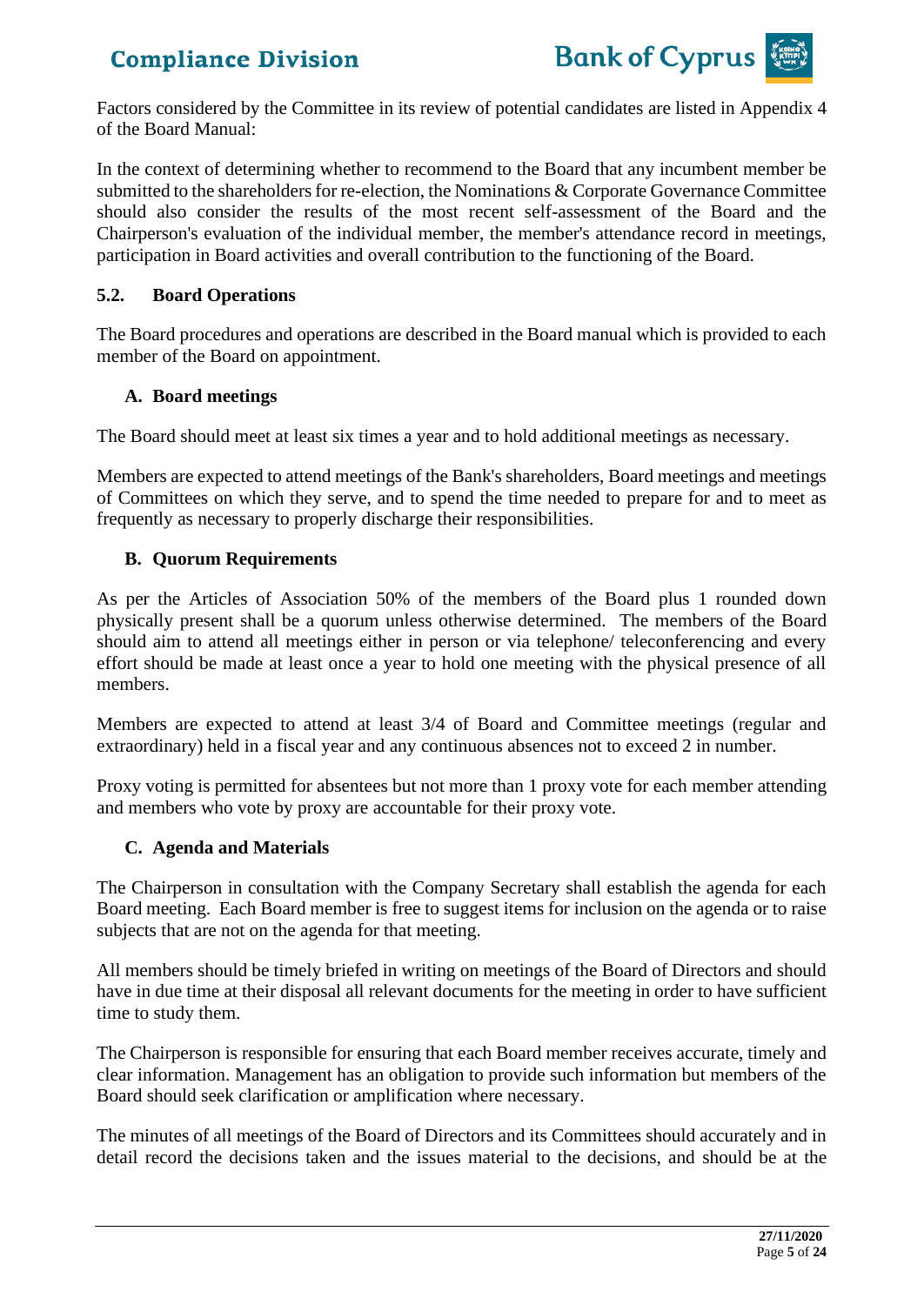

disposal of all members the soonest possible after a meeting and not later than 15 working days and must be finalised before the next Board meeting.

Where a member or members believe that the Board of Directors needs independent professional advice for an issue pursuant to the execution of their duties and responsibilities, this should be requested in writing from the Company Secretary. The Secretary must ensure that the request is presented at a meeting of the Board of Directors. The request is accepted if it is supported by 1/3 of the Members of the Board of Directors.

All members of the Board shall have access to the services of the Company Secretary, who is responsible to the Board for ensuring the Board procedures are complied with.

#### **D. Executive Sessions of Non-Executive Board members**

The non-executive members of the Board will meet as needed and at least semi-annually in executive session with the external auditor and the Heads of internal audit, compliance and risk management functions other than in meetings of the Audit and Risk Committees. These sessions will provide the opportunity to discuss topics and issues related to independent checks and balances that the non-executive members may deem appropriate.

The non-executive Board members are required to scrutinise the performance of management in achieving agreed objectives and monitor the reporting of performance. They should constructively challenge and help develop proposals on strategy. They should satisfy themselves on the integrity of financial information and that financial controls and systems of risk management are robust and defensible. They (primarily through the HRRC) are responsible for determining appropriate levels of remuneration of executive Board members and have a prime role in appointing and removing executive Board members, and in succession planning.

The Senior Independent Director will chair meetings and executive sessions of the independent and non-executive Board members. The agenda of the meetings shall be determined by the Senior Independent Director in consultation with the other independent and non-executive Board members. He/she will communicate to the Board Chairperson and the executive members the results of the discussions and consensus reached at the meetings.

The non-executive members of the Board, under the leadership of the Senior Independent Director, will meet without the Chairperson at least annually to appraise the Chairperson and on such other occasions as are deemed appropriate.

#### **E. Access to management**

Members of the Board shall have full and free access to Senior Management and other employees of the Group. Contact or meetings may be arranged for Members of the Board through the CEO, the Company Secretary or directly by the Members of the Board.

The Board invites attendants at Board meetings to provide inputs on specific Board agenda items, as the need arises.

#### **F. Board Member Education**

Members need to be well informed about the Group's operations, and the external environment in which the Company, the Bank and the Bank's subsidiaries operate and possess a deep knowledge of issues relevant to the Bank's business.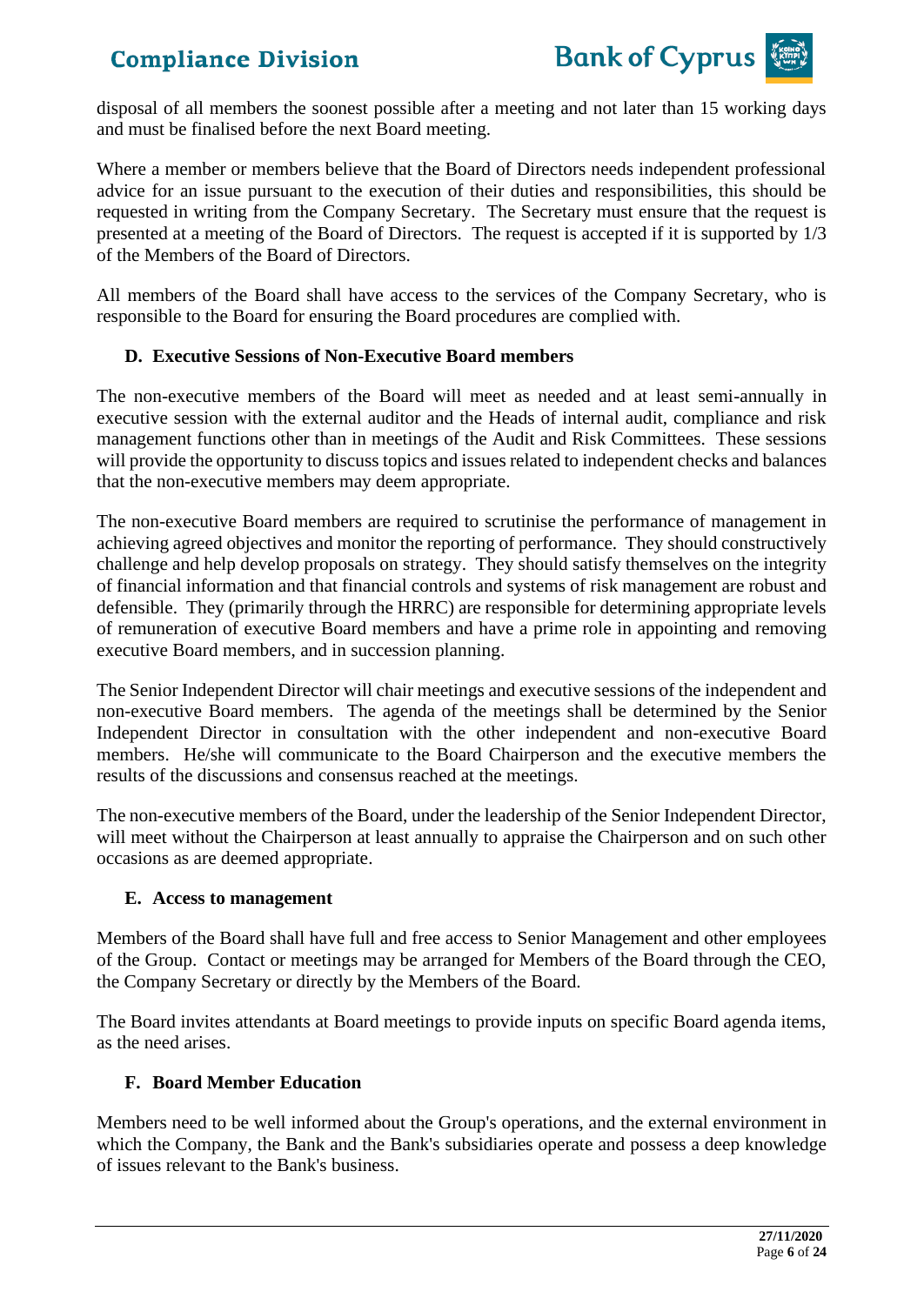



The Company shall assist members to acquire, maintain and deepen their knowledge, skills and familiarity with the Group in order to fulfil their responsibilities. Each new member is provided with written information about the Group and his/her duties and responsibilities as member and attends an induction course. All members have access to seminars and presentations on aspects of the Group's business activities and opportunities to familiarise themselves with the Group's strategic plans, enterprise risks, group structure, compliance programs, Code of Conduct, Market Abuse Policy and Corporate Governance Policy. As part of this, members of the Board should avail themselves of opportunities to meet major shareholders. The Chairperson must ensure that the Company Secretary arranges induction programmes for all members. The Chairperson shall prepare an annual training program for the members in coordination with the Company Secretary and the Corporate Governance Compliance Officer. The Chairperson should also regularly review and agree with each member their training and development needs.

#### **G. Other Directorships**

The Nominations & Corporate Governance Committee will consider, amongst other things, whether a potential member candidate fulfils the criteria for Fitness and Probity as described in the relevant CBC Directive and is able to devote the requisite time and attention to the Group's affairs, prior to the Board's approval of the individual's appointment.

The CBC Assessment of the Suitability of members of the management body and Key Function Holders Directive of 2020 stipulates that a Board member cannot hold more than one of the following combinations:

- $\triangleright$  One executive directorship with two non-executive directorships
- $\triangleright$  Four non-executive directorships

For the purposes of the above, the following shall count as a single directorship:

- $\triangleright$  Executive or non-executive directorships held within the same group
- $\triangleright$  Executive or non-executive directorships held within
	- i. Institutions which are members of the same institutional protection scheme provided that the conditions set out in Article 113(7) of Regulation (EU) no 575/2013 are fulfilled; or
	- ii. Undertakings (including non-financial entities) in which the institution holds a qualifying holding

According to the CBC Directive mentioned above, the Central Bank may, in exceptional cases and taking into consideration the nature and complexity of the business of the Group, authorise members of the Board of Directors to hold one additional directorship.

Executive Board members should not take more than one non-executive role at a FTSE 100 company nor the chairmanship of such a company.

Directorships in organisations which do not pursue predominantly commercial objectives shall not count for the purposes of the above guidelines.

The Board also reviews cross-directorships to determine whether any common Board memberships impair the ability of the involved members to exercise independent judgement as Bank Board members. No more than two members may sit on the same company Board without the consent of the Nominations & Corporate Governance Committee.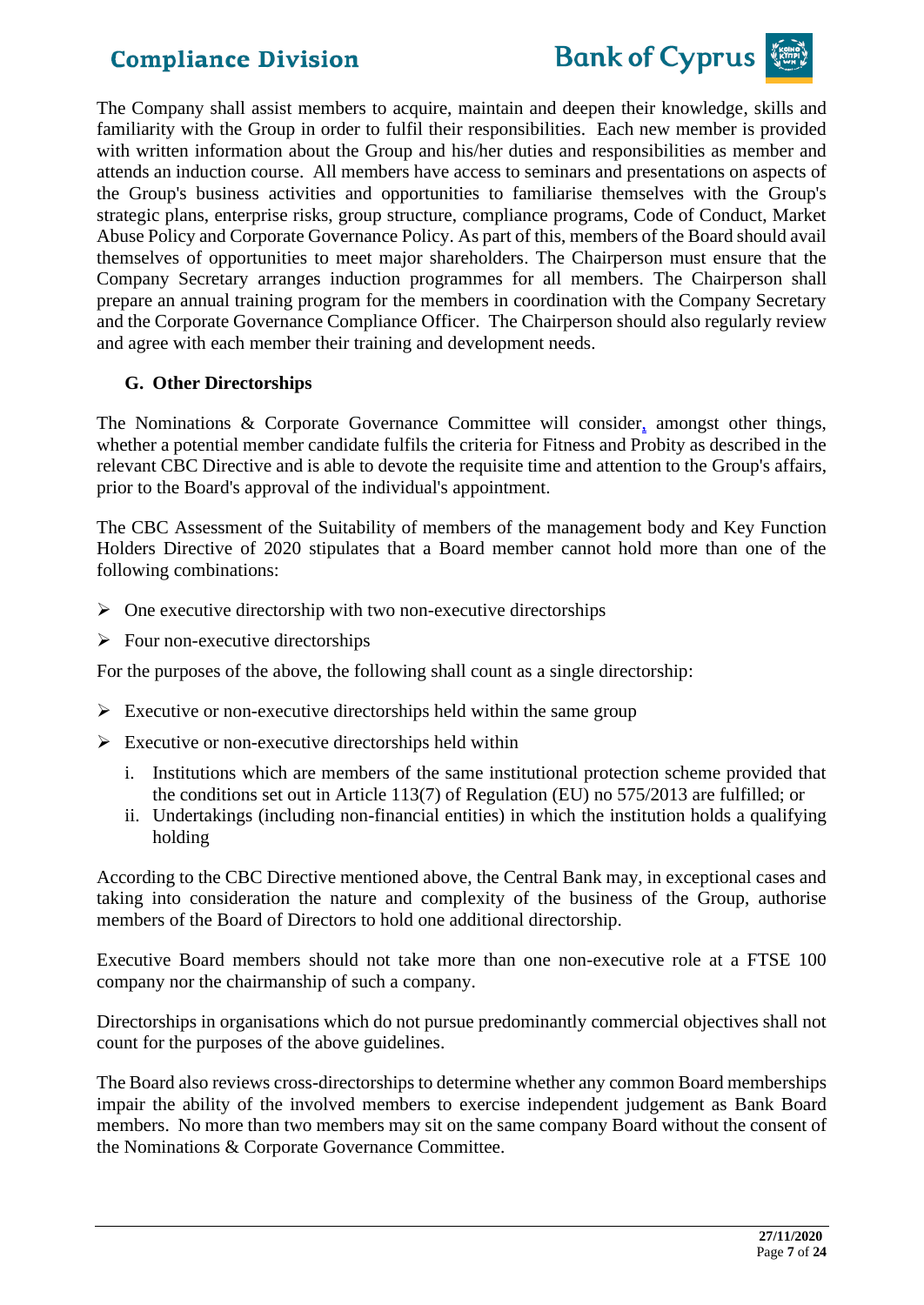

No member of the Board shall also be a member of the Board of directors of an unaffiliated financial institution, without the prior approval of the Nominations & Corporate Governance Committee.

#### **H. Confidentiality**

Every Board member shall, prior to his/her appointment, make and sign a declaration of secrecy pledging not to reveal or make known any of the matters which may come to his/her knowledge in relation to transactions of any member of the Group or the state of account of individuals and matters relating thereto, unless required by court of law or by any General Meeting of the Company. This is without prejudice to each Board member's statutory duty of confidentiality owed to the Company.

#### **I. Director compensation**

The Board approves:

- $\triangleright$  the overall remuneration policy of the Group (including for Executive Board members) as recommended by the HRRC, which must be aligned with the Group's capital and liquidity availability; the interests of its shareholders; does not encourage excessive risk taking and ensures an appropriate balance between fixed and performance-related, immediate and deferred remuneration;
- ➢ the Chairperson and Vice Chairperson's remuneration as recommended by the HRRC; and
- ➢ the non-executive Board members' remuneration as agreed and recommended by the Chairperson.

The remuneration of non-executive members should be in accordance with the time they devote to the meetings and the decision-making for the issues before them. It should also take into account, especially for those non-executive members who are members of Board committees, their responsibilities and time commitments but should not be related to the short-term performance of the Company.

The remuneration of Board members in their capacity as members of the Board of Directors shall be approved by the shareholders at a General Meeting. Executive Members are not compensated in their capacity as members. Termination notice periods should be set at one year or less.

The Bank's annual reports and information statements shall include a clear, concise and understandable disclosure of all compensation awarded to, earned by, paid to, or estimated to be paid to, directly or indirectly to all individuals serving as the CEO, and the Group's Executive Committee.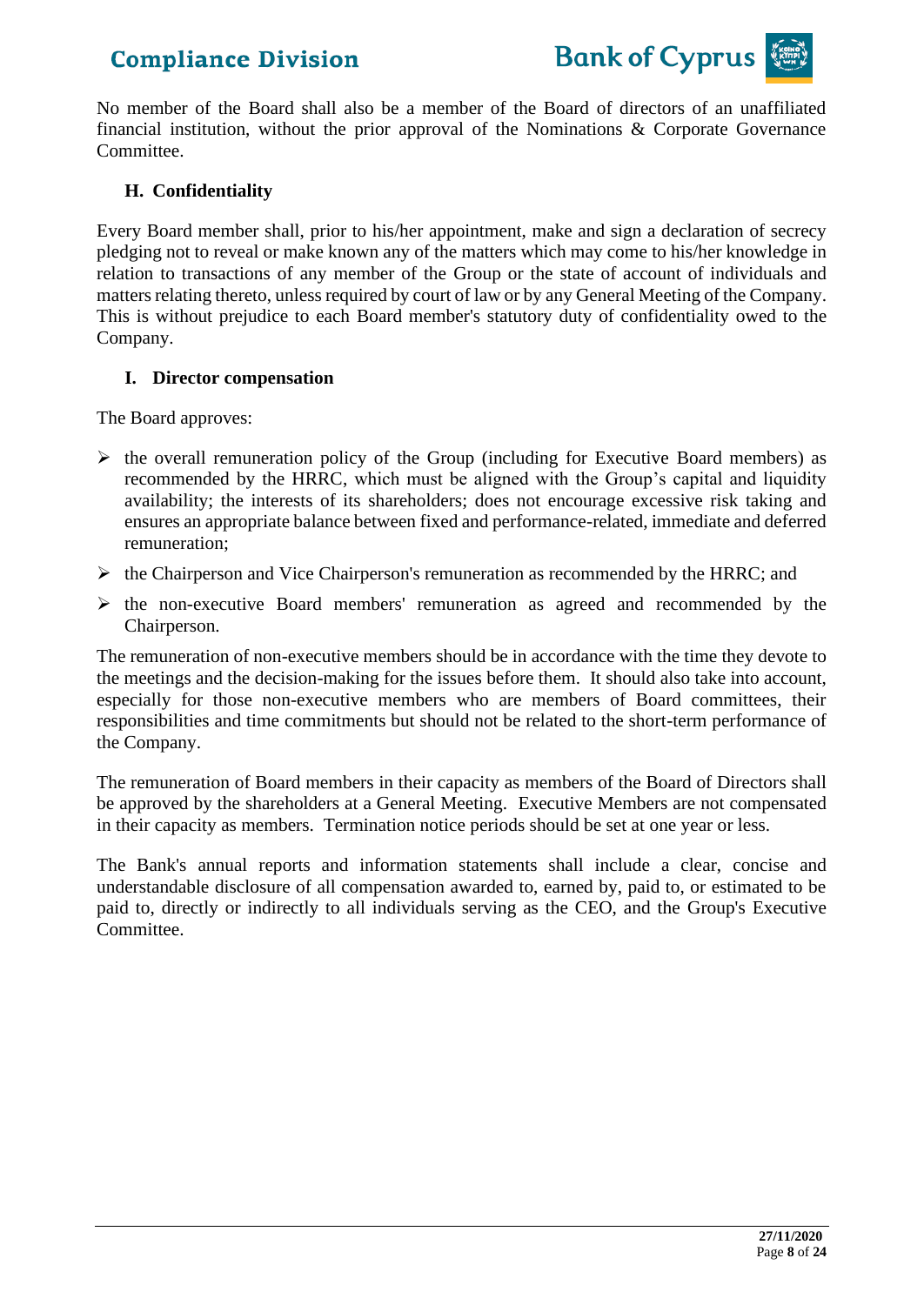

#### **5.3. Board Committees**

The basic regulated committees of the Board are the Audit Committee, the Risk Committee, the Nominations & Corporate Governance Committee and the Human Resources & Remuneration Committee. A Technology Committee has been set up to assist the Board of Directors in fulfilling its oversight responsibilities with respect to the overall role of technology in executing the business strategy of the Group. Additionally, an Ethics, Conduct and Culture Committee has been established to assist the Board in its responsibilities with regard to nurturing an ethics culture in the Group. Each Committee reports directly to the Board. Subject to their availability, each nonexecutive member should serve on at the most two regulated Board committees. Committee members and Chairs shall be appointed by the Board on the recommendation of the Nominations & Corporate Governance Committee, after consultation with the individual members. Committee chairs and members shall be rotated at the recommendation of the Nominations & Corporate Governance Committee.

The mission and objectives of each Committee is set forth in its own charter or Terms of Reference (See *Appendices 7-10a*) which shall comply with all applicable laws, regulations and rules. The charter shall set forth the qualifications for committee membership, procedures for committee member appointment, committee structure and operations and reporting to the Board. It is subject to review and updating by the Board annually or wherever there are significant changes.

The Chair of each Committee, in consultation with the committee members, shall determine the frequency and length of the committee meetings consistent with any requirements set forth in the Committee's charter. The Chair of each Committee, in consultation with the other members of the Committee and Senior Management shall develop the committee agenda. Each Committee shall annually establish a schedule of major topics to be discussed during the year.

Each Committee shall have the power to form a sub-committee or to otherwise delegate specific responsibilities as such committee sees fit and in compliance with applicable laws and regulations.

The Board may from time to time, establish or maintain additional Committees as necessary or appropriate. The Board shall ensure that all Committees are provided with sufficient resources to fulfil their duties.

#### **A. Audit Committee**

The Audit Committee (AC) monitors the integrity of financial reporting and provides oversight of the Group's compliance, internal and external audit functions.

The AC must comprise at least three independent non-executive members. The Chairperson of the Committee must be independent and must have a strong understanding of internal control procedures and accounting issues relevant to the Committee. The Committee as a whole must have competence relevant to the sector in which the Company operates.

The Chairperson of the Board of Directors may not be a member of the AC.

The AC is responsible for monitoring and assessing on an annual basis the adequacy and effectiveness of internal control and information systems, based on the reports from Group Internal Audit, and observations and comments of external auditors and competent supervisory authorities and submitting proposals to the Board for addressing weaknesses identified.

The AC is responsible for overseeing that the Group Compliance Division and the Group Internal Audit Division have unfettered access and functional reporting line to the Committee.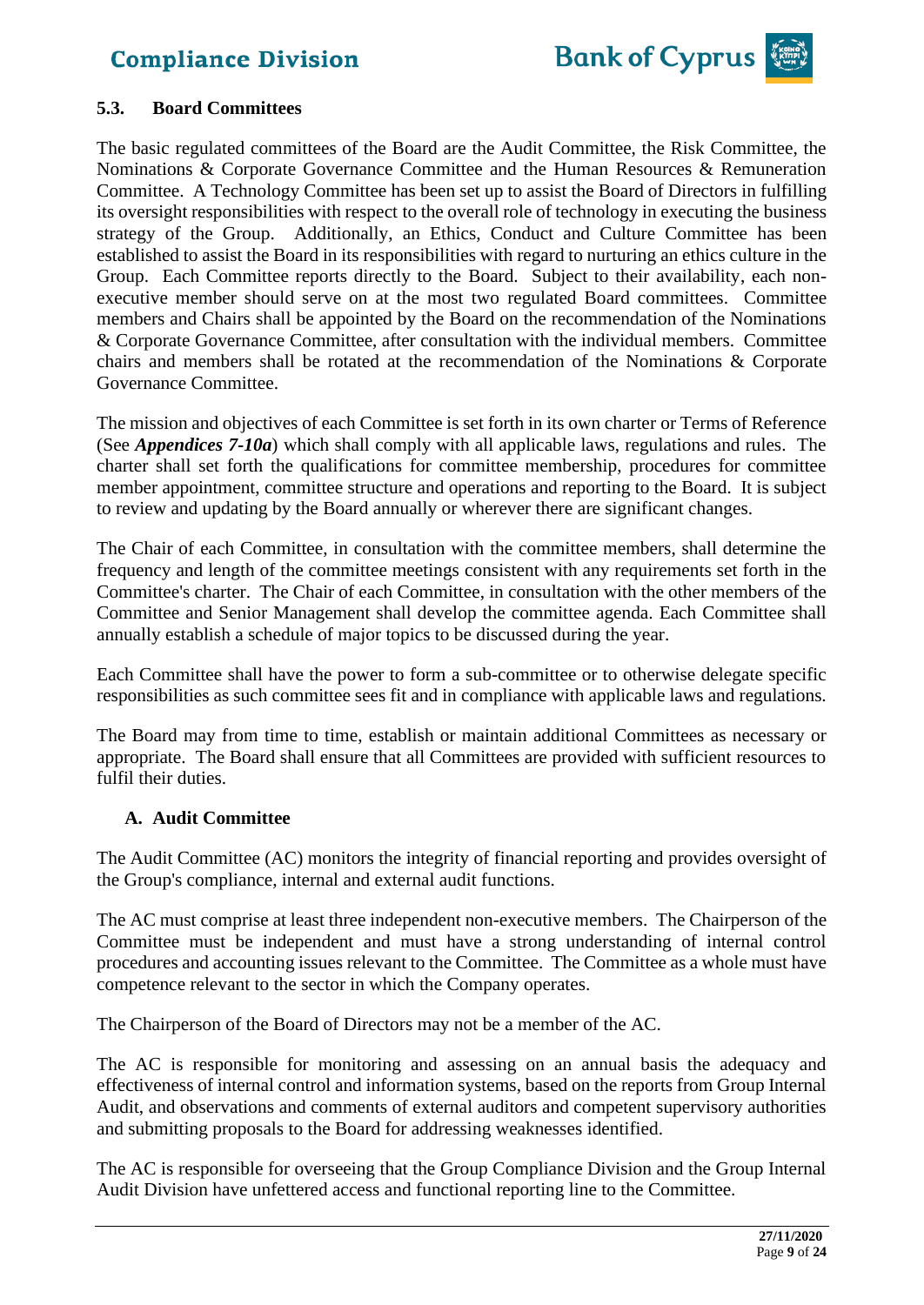

The AC recommends to the Board and shareholders for their approval, the appointment, reappointment, compensation, terms of engagement and substitution or rotation of external auditors, reviews and approves the audit scope and frequency. It receives key audit reports and liaises with external auditors in relation to their audit findings. It must ensure that Senior Management is taking necessary corrective actions in a timely manner to address control weaknesses, non-compliance with policies, laws and regulations and other problems identified by auditors.

The AC reviews and monitors the external auditor's independence and objectivity and the effectiveness of the audit process. It provides advice to the Board on whether the annual report and accounts are fair, balanced and understandable and provides the information necessary for shareholders to assess the Company's position and performance, business model and strategy.

The responsibilities of the AC are described in detail in its Terms of Reference (*Appendix 9*). The Board has delegated authority to the Committee as referred to above (including such matters that may be considered and reviewed independently from the executive Board members). However, the Board as a whole retains ultimate responsibility for the Company's approach to internal financial control and nothing in these Terms of Reference adjusts, or limits such responsibility or should be interpreted as a departure from the principle of a unitary Board. Moreover it should be clarified that it is the function of management to prepare the financial statements and of the external auditors to plan and conduct the statutory audit of the Company.

The Committee shall conduct a self-assessment and report its conclusion and recommendations for improvements and changes to the Board.

#### **B. Risk Committee**

The Risk Committee (RC) plays a key role in setting the risk appetite and strategy of the Group and ensuring compliance with risk management strategy, policies and regulations. The Committee is also responsible for the development of an internal risk management framework and its integration with the decision-making process of the Company and the Bank, covering the whole spectrum of the Group's activities and units as well as subsidiaries.

The RC must consist entirely of non-executive members the majority of whom must be independent.

The RC is responsible for overseeing that the Group Risk Management Division has unfettered access and functional reporting line to the Committee.

The responsibilities of the RC are described in detail in its Terms of Reference (*Appendix 10*). Although the Board delegates authority to the RC as referred to above (including such matters that may be considered and reviewed independently from the executive Board members), the Board as a whole retains ultimate responsibility for the risk management of the Group (including the assessment of applicable risks and setting the Group's risk appetite) and it should reach its own conclusions regarding the reports and recommendations it receives.

The Committee shall conduct a self-assessment and report its conclusion and recommendations for improvements and changes to the Board.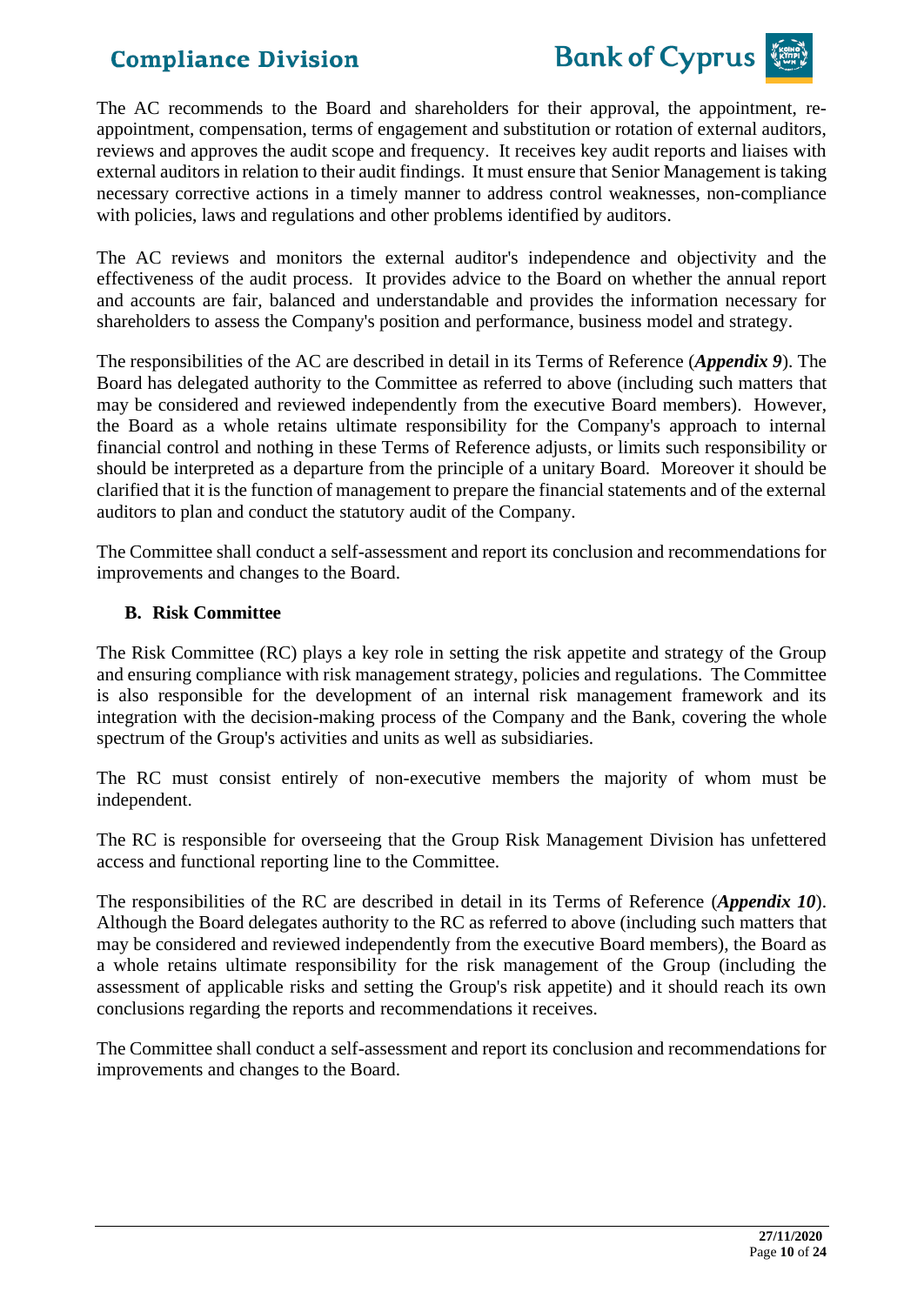

#### **C. Nominations & Corporate Governance Committee**

The Nominations & Corporate Governance Committee (NCGC) leads the process for Board appointments and (under the overall responsibility and supervision of the Chairperson) evaluation, and plays a key role in assisting the Board to fulfil its responsibilities in relation to Board members' development and succession planning, and corporate governance policy and compliance.

The NCGC shall review the Bank's senior level organisational structure and the Bank's management succession plan, including succession planning for the Bank's internal control function heads, at least once a year. The RC and the AC shall provide input to the NCGC on the succession planning for the control function heads that these Committees oversee.

Further the NCGC defines the Group's sustainability strategy aimed at achieving present and future economic prosperity, environmental integrity and social equity for the Group and its stakeholders.

The NCGC must consist entirely of non-executive members of whom the majority must be independent members. The Chairperson of the Committee must be the Chairperson of the Board or an independent non-executive Board member.

The Committee shall conduct a self-assessment and report its conclusion and recommendations for improvements and changes to the Board.

The responsibilities of the NCGC are described in detail in its Terms of Reference (*Appendix 7*).

#### **D. Human Resources & Remuneration Committee**

The Human Resources & Remuneration Committee (HRRC) plays a key role in assisting the Board to fulfil its responsibilities including (in particular) by:

- ➢ considering, recommending to the Board and keeping under review the overall policy for the remuneration of all officers and employees across the Group, making sure it is aligned with the Group's capital and liquidity availability;
- $\triangleright$  within that policy (as approved by the Board), setting the remuneration of executive members,
- ➢ recommending to the Board for approval the remuneration of the Chairperson and the Vicechair;
- ➢ setting the level and structure of remuneration for Senior Executive Management and other key personnel; and
- $\triangleright$  preparing the annual Remuneration Report.

Within the overall remuneration policy referred to above (as recommended by the Committee and approved by the Board), the Committee is responsible for preparing decisions regarding remuneration, including those which have implications for the risk and risk management of the Group.

The Committee must consist exclusively of independent non-executive members. The Chairperson of the Board may also be a member of the Committee (but not the Chairperson) if he/she was considered independent on appointment.

The Committee shall conduct a self-assessment and report its conclusion and recommendations for improvements and changes to the Board.

The responsibilities of the HRRC are described in detail in its Terms of Reference (*Appendix 8*).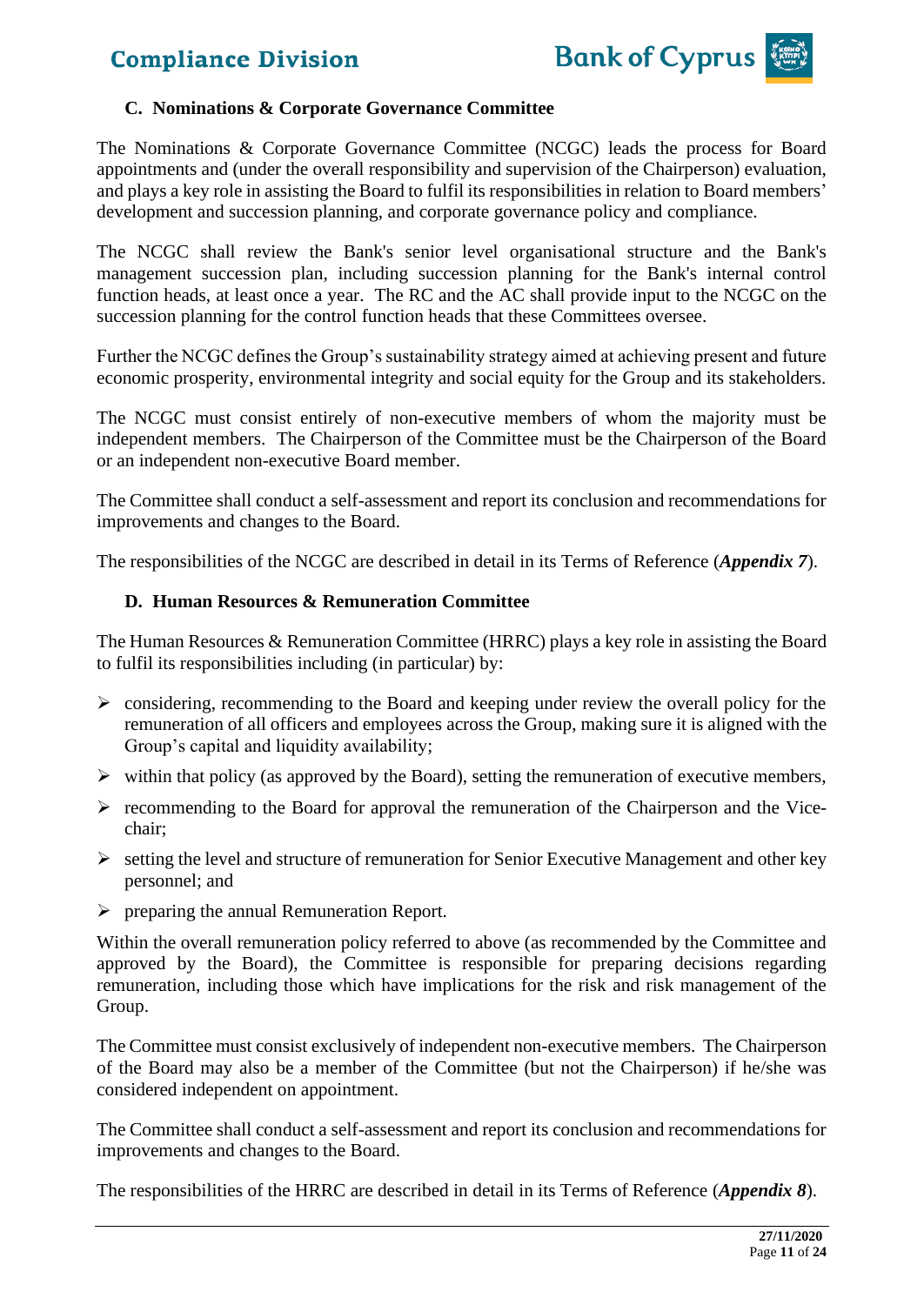

#### **E. Technology Committee**

The Technology Committee (TC) drives the digital transformation of the Bank. It has oversight responsibilities with respect to the overall role of technology in executing the business strategy of the Group including, but not limited to, major technology investment, technology strategy, operational performance and technology trends that may affect the Group's client portfolio and/or affairs in general.

The TC focuses its attention to the following four main areas:

- $\triangleright$  approval of the IT strategy including the digital transformation and any significant technology investments;
- $\triangleright$  overview of operational matters;
- $\triangleright$  monitor trends in technology with the assistance of the selected IT Strategic Partner; and
- ➢ play a role in Information Security on the operational aspects of risks and other aspects identified by the RC and AC.

The Committee shall conduct a self-assessment and report its conclusion and recommendations for improvements and changes to the Board.

The responsibilities of the TC are described in detail in its Terms of Reference (*Appendix 10a*).

#### **F. Ethics, Conduct and Culture Committee**

The ECCC supports the Board in promoting its collective vision of values, conduct and culture, oversees management's efforts to foster a culture of ethics and appropriate conduct within the Group and the way the Group conducts business focusing on developing a customer-centric culture which achieves profitability operating in a fair, ethical and lawful manner.

The Committee shall conduct a self-assessment and report its conclusion and recommendations for improvements and changes to the Board.

The responsibilities of the ECCC are described in detail in its Terms of Reference (*Appendix 7a*).

#### **5.4. Board and Board Member Effectiveness**

The Board shall maintain, and periodically update, organisational rules, by-laws, or other similar documents setting out its organisation, rights, responsibilities and key activities. The Board shall structure itself in terms of size, frequency of meetings and the use of committees, so as to promote efficiency, sufficiently deep review of matters, and solid, critical challenge and discussion of issues.

The NCGC shall assess annually the structure, size, composition and performance of the Board. The Committee shall also assess the skills, knowledge and expertise of the members of the Board annually. The results of these evaluations shall be summarised and presented to the Board. The NCGC may develop recommendations and/or an action plan for the Board, where necessary to address issues raised as a result of the assessments and will monitor the progress of the Board in addressing issues identified in the assessment process.

Furthermore, the Chairperson of the Board is responsible for ensuring the assessment of performance of individual Board members, the Board as a whole and its Committees at least once a year and for preparing and submitting the evaluation report to the Board of Directors.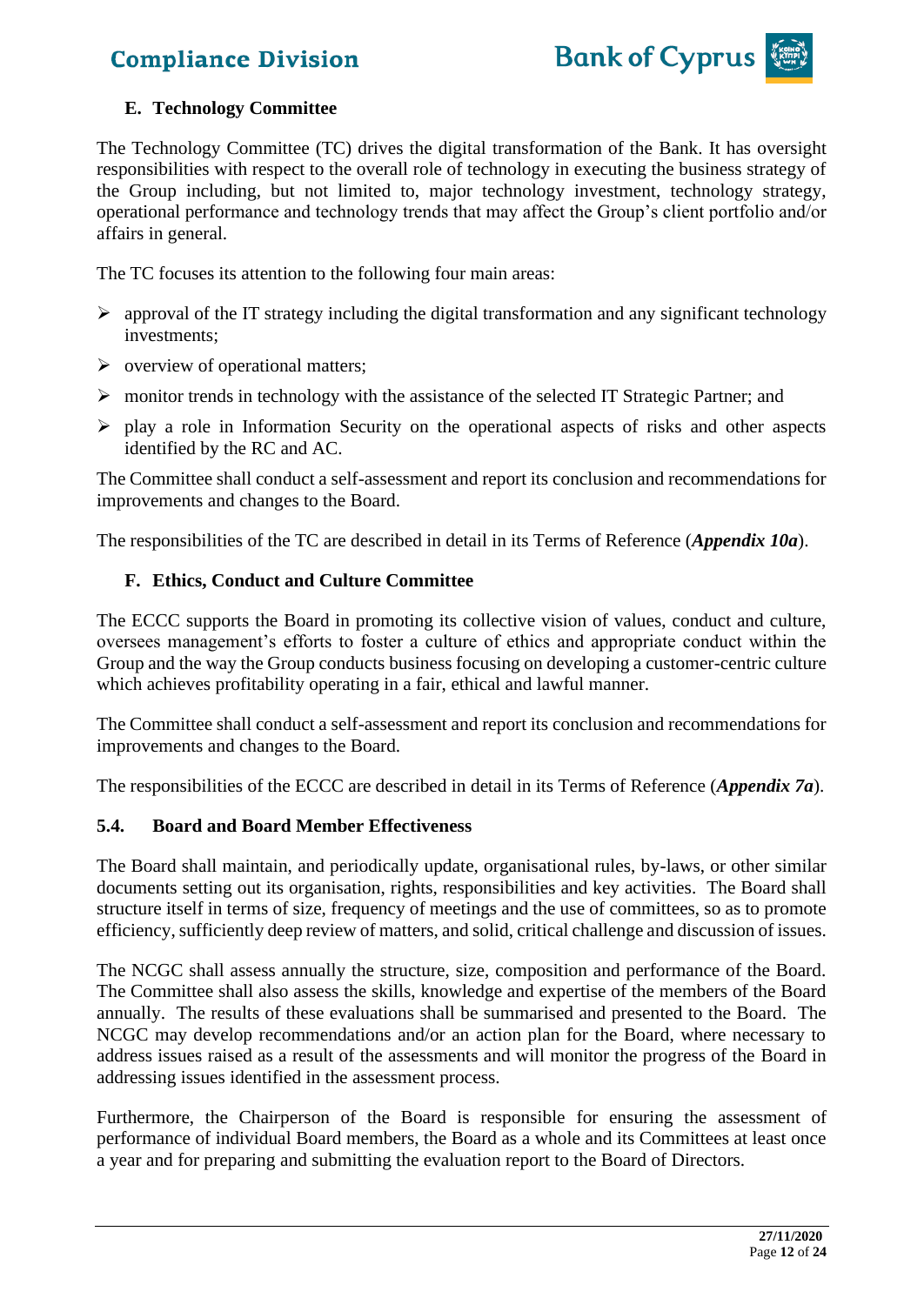

Every three years the review and evaluation of the composition, effectiveness and efficiency of the Board must be assigned to an independent external consultant having regard to the requirements of this Directive and to bring an objective perspective and share leading industry practices. Such advisors must be rotated after 2 consecutive appraisals.

#### **5.5. Independent Chairperson**

The Board is committed to always having an independent Chairperson (who is not a former Chief Executive Officer of the Company). The Chairperson plays a crucial role in the proper effective functioning of the Board.

The Board Chairperson creates the conditions for the effectiveness of the Board and its individual members, demonstrates the highest standards of integrity and probity, and sets clear expectations regarding the Group's culture, values and behaviour, and the style and tone of Board discussions.

The role of the Chairperson is described in detail in the Board Manual (section I).

#### **5.6. Senior Independent Director**

The Board is committed to always having one of the independent non-executive members of the Board appointed as the "Senior Independent Director."

The role of the Senior Independent Director is set out in the Board Manual (*section K*).

#### **5.7. Responsibilities of the Board of Directors**

The Board provides entrepreneurial leadership of the Company within a framework of prudent and effective controls which enable risk to be assessed and managed.

The Board leads in establishing the tone and practices of good corporate governance at the top. It sets the Group's corporate values and high ethical standards of business conduct for itself and all members of the Group, and ensures that its obligations to its shareholders and others are understood and met. Through its oversight, monitoring and review functions, the Board ensures the Group is being run in a sound and prudent manner on a going concern basis in order to fulfil its obligations to all majority and minority shareholders while upholding and protecting the interests of different constituencies.

Decisions critical for the Company, especially in maintaining an effective organisational structure and internal control system, and the determination of its business strategy are taken at Board level (where appropriate, following consideration and recommendation from the relevant Committee of the Board). The responsibilities of the board are described in detail in the Board Manual, especially in Section V – Authorities of the Board of Directors as a body managing the internal control system. In addition:

- a) To implement a process for the appointment of Board members, on merit and against objective criteria, who can add value and contribute independent judgement to the formulation of corporate strategies and policies within the objective of maintaining an appropriate balance of skills, experience, independence and knowledge and ensuring progressive refreshing of the Board.
- c) To evaluate the Bank's actual operating and financial results against forecast results, in light of the Bank's business objectives, business strategy and business plans.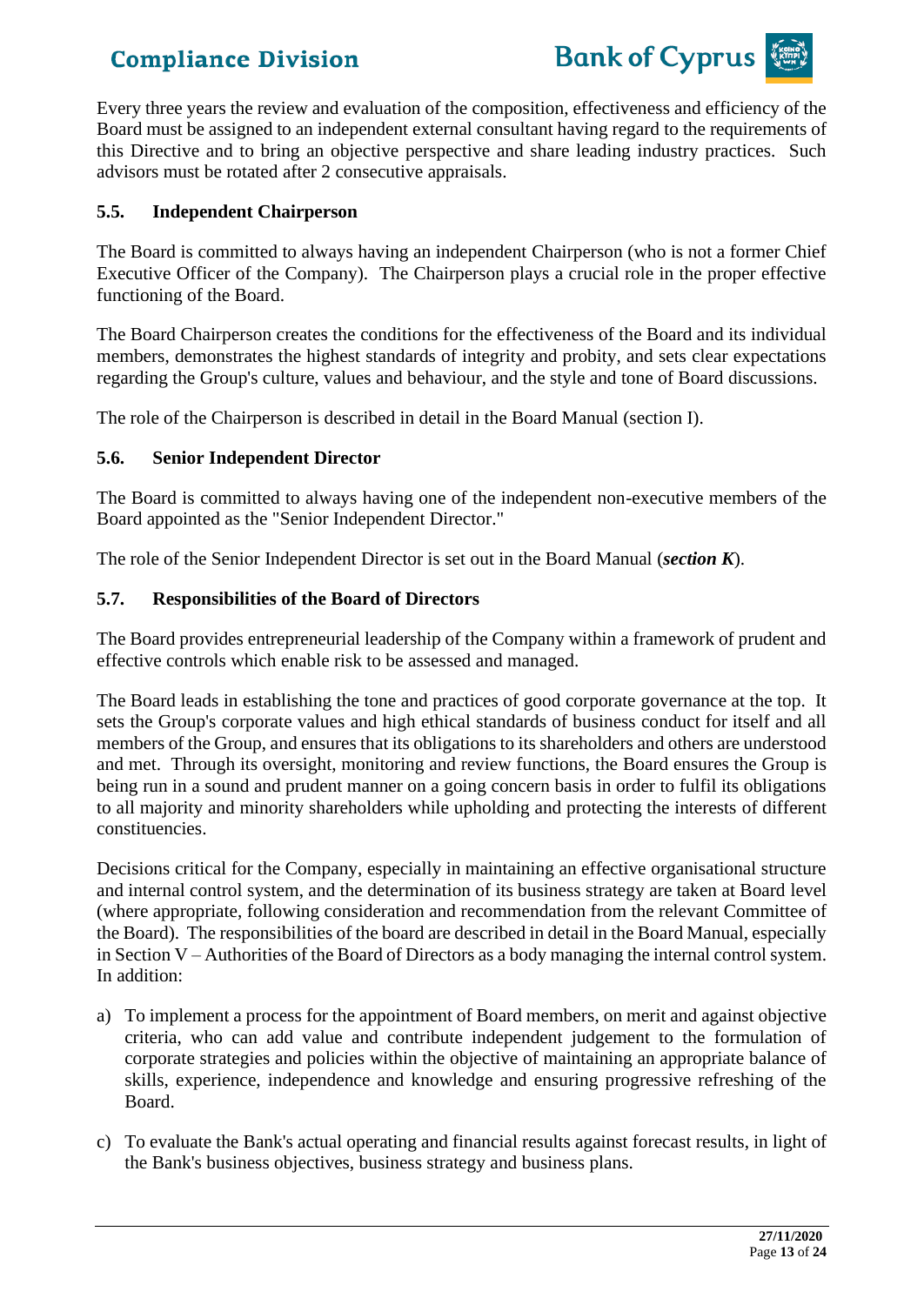

- g) To oversee liquidity and funding management. Members must understand the capital needs of the Bank as the Board is responsible for overseeing the capital management of the Group. The Board shall establish appropriate and prudent capital management policies for the Bank.
- m) To ensure that policies to identify conflicts of interest are developed and implemented and if these conflicts cannot be prevented, are appropriately managed. The Board should have formal, written conflicts of interest policy and an objective compliance process for implementing the policy.
- o) Assess the governance structure periodically to ensure that it remains appropriate in light of growth, increased complexity etc.
- p) The Board should establish arrangements that enable it to ensure that the information presented is fair, balanced and understandable.
- q) To ensure that there is a satisfactory dialogue with shareholders.
- r) To ensure that General Meetings are used to communicate with investors and to encourage their participation.

#### **5.8. Specific Duties and Responsibilities of Individual Members of the Board**

A member of the Board shall conduct his/her business transactions with the Group fairly and ensure that personal interest does not bias Board decisions. Specific duties and responsibilities set out in Section D of the Board Manual:

Executive members should propose strategies and execute the agreed strategies to the highest possible standards.

Non-executive members should monitor executive activity and contribute to the developments of strategies. In addition to the above, the duties of a non-executive member are described in detail in the Board Manual (section L).

All members of the Board shall attend periodically a seminar on corporate governance conducted by the Corporate Governance Compliance Officer.

#### **5.9. Independent Checks and Balances**

The Bank supports the principle and regulatory mandate of checks and balances across the entire Group by observing the segregation of authorities and the independence of internal control functions. In the context of good governance, the following roles are defined as follows:

#### **A. Role of the Chairperson and CEO**

The Board Chairperson and the CEO collectively are responsible for the leadership of the Group. The Chairperson's primary responsibility is for leading the Board and ensuring its effectiveness (including the setting of strategy) while the CEO is responsible for running the Group's business with a view to delivering the strategy. Both, the CEO and the Executive Committee need to promote the Group's collective vision of values, conduct and culture and set the tone at the top. The role of the Chairperson is fully described in the Board of Directors Manual.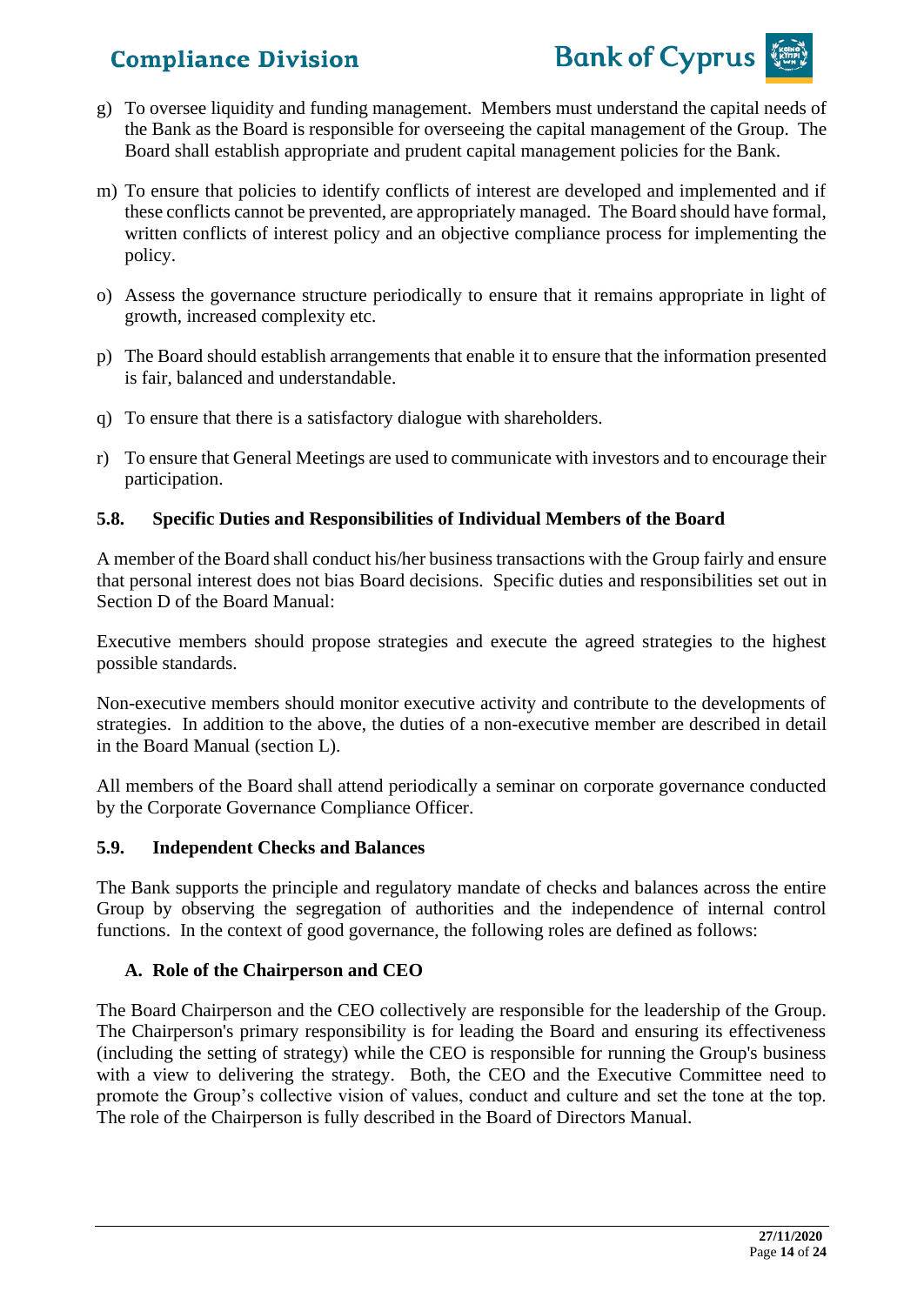

The roles of the Chairperson and the CEO are clearly separate and distinct from each other in order to achieve a balance of authority, clear accountability and capacity for independent decision making by the Board.

In fulfilling his/her executive duties, the CEO acts within the delegated authority vested in him by the Board, including among others the following:<sup>1</sup>

- Develop and present to the Board the strategy of the Group, medium- and long-term plans and recommend annual operating and capital expenditures budgets;
- Report to the Board the monthly actual operating performance of the Group versus approved budgets and to the shareholders the state of affairs of the Bank for the preceding year at the annual shareholders' meeting;
- Make decisions in all matters affecting the operations, performance and strategy of the Group's business with the exception of those matters reserved for the Board
- Recommend and approve acquisitions, investments, divestments and major contracts in accordance with the authority levels approved by the Board;
- Receive instructions from the Board and ensure full compliance; and
- Explain the executive Board members' views to the Board as a whole and explain in a balanced way any divergence of views amongst the executive Board member and Senior Management;
- Accept accountability for the performance of the management team and the delivery of the strategy agreed by the Board.
- Lead the Senior Management team in the day-to-day running of the Bank's business;
- Setting an example to the Group's employees and communicating to them the expectations of the Board in relation to the Group's culture, values and behaviour;
- Report to the Board the views of employees on issues of relevance to the business of the Group;
- In conjunction with the Chairperson, represent the Group to customers, regulators, shareholders, financial industry and the general public.

### **B. Executive Committee**

The function of the Executive Committee is to support the effective management of the Bank and improve the level of cooperation and cross-divisional knowledge of its key executives. The principal duties of the Executive Committee are to monitor and supervise the management of the Group, report to the Board and make recommendations which include:

- Objectives and strategy of the Group for consideration by the Board;
- Development of detailed business plans for all Group companies, setting out the principal business objectives, profit, capital expenditure and cash flow budgets for the year;
- Monitoring of operating and financial performance;
- Ensuring the adequacy and integrity of management and financial information and all other reporting and control systems;
- Oversee the day-to-day management of the Bank by ensuring alignment of the Bank's activities and operations with the strategic objectives, risk strategy, corporate values and policies;
- Ensure that duties are effectively delegated to their respective direct reports through written job descriptions and oversee the performance of these delegated duties;

<sup>&</sup>lt;sup>1</sup> Inclusive of Matters reserved for the Board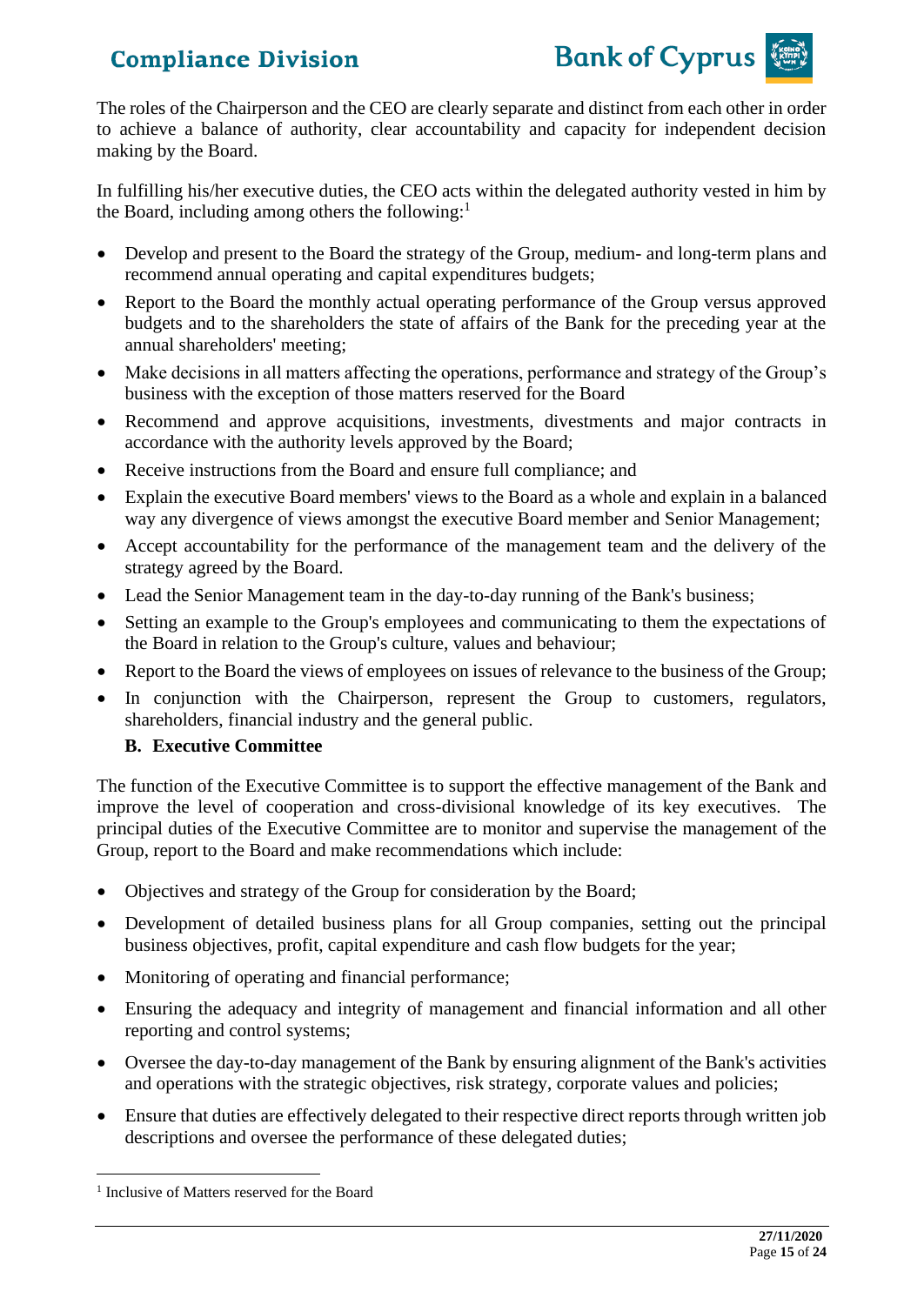

- Promote and strengthen checks and balances in the Bank through sound internal controls, avoiding activities that compromise and violate them and giving due recognition to the importance of risk management, compliance, internal audit and external audit functions; and
- Encourage non-executive members of the Board to test their proposals and be open to constructive challenge.

#### **C. Role of the Head of Compliance function**

The Bank's Group Compliance Division provides independent oversight of the management of the Bank's compliance with laws, regulations, guidelines and internal rules relevant to the activities of the Bank in the jurisdictions in which it operates.

The Head of Compliance function shall be appointed by the Board and shall be subject to the prior written approval of the Central Bank, as per the provisions of the Assessment of the Suitability CBC Directive. The Head of Compliance function shall report functionally to the AC and administratively to the Deputy CEO.

The Head of Group-Compliance function shall have commensurate skills and expertise to provide appropriate guidance and direction to the Bank on the development, implementation and maintenance of the appropriate compliance standards.

The role of the Head of Compliance function includes the following:

- Oversee, coordinate, monitor and facilitate compliance with existing laws, rules and regulations through the implementation of the Bank's compliance system and program in accordance with the requirements of the CBC and other regulatory authorities, including but not limited to the identification and control of compliance risks, prudential reporting obligations as well as compliance training;
- Track and evaluate all new regulations or amendments to existing regulatory issuances and disseminate these immediately to the implementing units for their information and action;
- Monitor compliance with the Market Abuse Policy of the Group (including the Directors' share dealing code as per the Policy);
- Initiate requests for policy pronouncements or revisions to ensure new regulations are made part of the Bank's policies and procedures;
- Provide guidance, advisories and training to employees on significant laws and regulations;
- Report to Senior Management and to the Board on significant compliance issues;
- Liaise with the regulatory authorities and appear before their bodies upon summons to clarify matters related to the compliance system; and
- Annually prepare a report to the CBC on the Bank's compliance with the Central Bank's Directives.

#### **D. Role of the Chief Risk Officer**

The Bank's Group-Risk Management Division ensures that all material risks are identified, measured and properly reported. The Division is actively involved in elaborating the institution's risk strategy and in all material risk management decisions.

A GCRO shall be appointed or replaced with prior approval from the Board of Directors. The Board shall also ensure the independence of the GCRO by providing him with direct access to the Board and the RC without any impediment.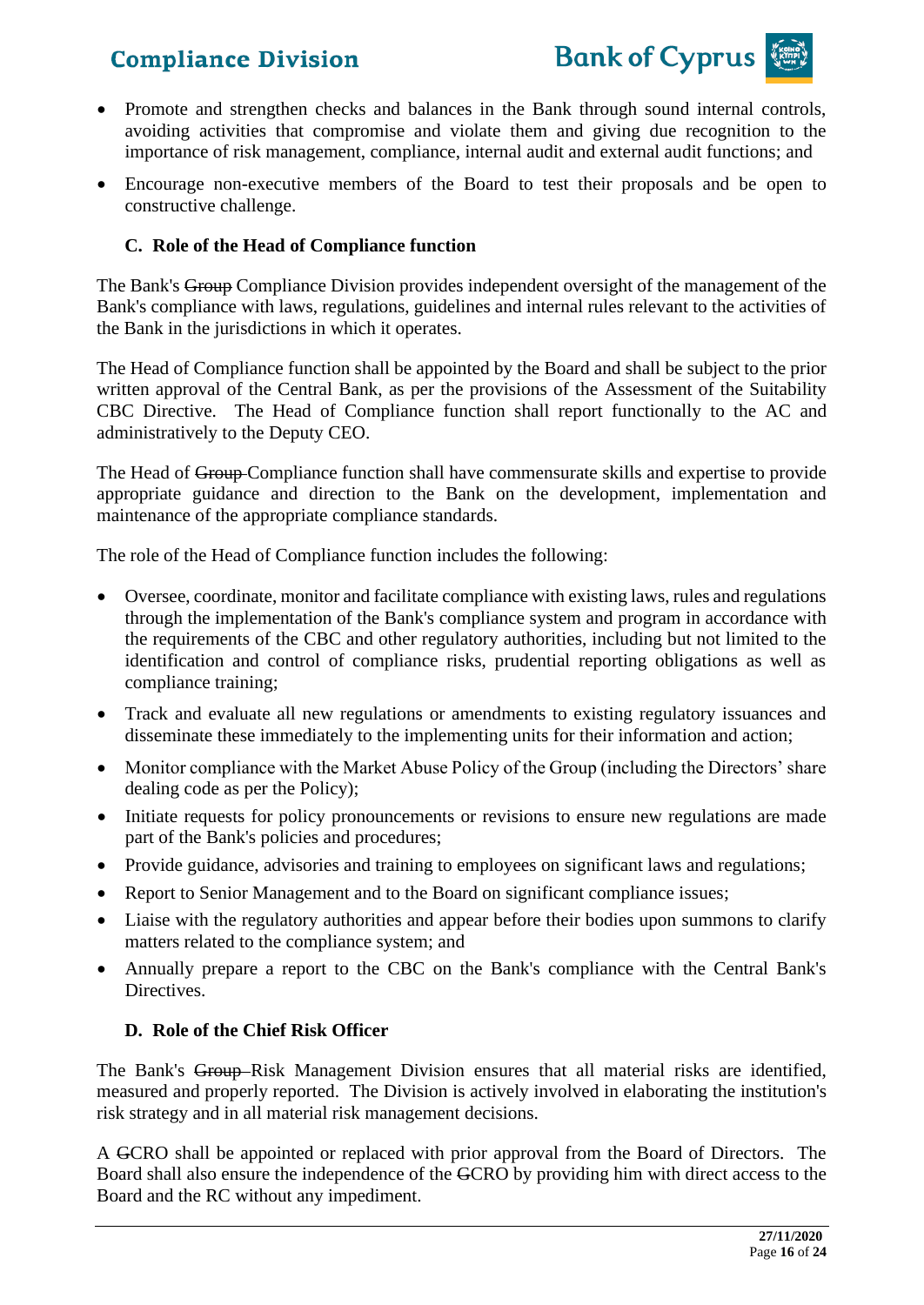

The CRO shall be independent from executive functions, business line responsibilities, operations and revenue generating functions. The CRO reports directly to the RC and administratively to the CEO.

The role of the CRO includes the following (list is not exhaustive):

- Ensure the Group promptly identifies all risks;
- Assist the RC, Board of Directors and Senior Management to establish and communicate the Bank's risk management objectives and direction;
- Assist the Board RC and Senior Management to develop and communicate management policies;
- Facilitate in the identification, measurement, monitoring, reporting and control of credit risks, market and liquidity risks and operational risks;
- Monitor and assess decisions to accept particular risks whether these are consistent with Board approved policies on risk tolerance and the effectiveness of the corresponding risk mitigation measures;
- Report to Senior Management, the RC and the Board the results of the assessment and monitoring of risk exposures;
- Have sufficient expertise and operating experience enabling the challenging of decisions that affect the institution's exposure to risk;
- Annually prepare a report to the CBC presenting key issues and developments within the Bank and review of the main risk areas;
- Submit as necessary reports to the Board and relevant Committees and attending their meetings to present these reports and provide additional information and/or classification or assistance on managing the issues raised;
- Be involved in the preparation of any changes to the institution's strategy, risk appetite framework and risk limits;
- Prepare and recommend the Group's risk appetite to the Board through the Risk Committee;
- Develop, operate and maintain a comprehensive risk management framework to monitor and manage the risk profile of the Group against the approved risk appetite and provide accurate and timely risk reporting to Senior Management, the RC and the Board of Directors;
- Oversee the effectiveness of the implementation of the Group's Risk Management policies; and
- Review and recommend appropriate limits for all identified risks.

#### **E. Role of the Information Security Officer**

The Information Security function is responsible and accountable for the development and implementation of the information security framework. The role of the Information Security Officer includes the following (list is not exhaustive):

- Advise and provide recommendations to the Board on the development of an information security policy in line with the institution's size and complexity of activities and information distribution channels;
- Advise and provide recommendations to Senior Management on the development and implementation of the institution's information security program in the form of security policies, standards, guidelines, procedures and processes;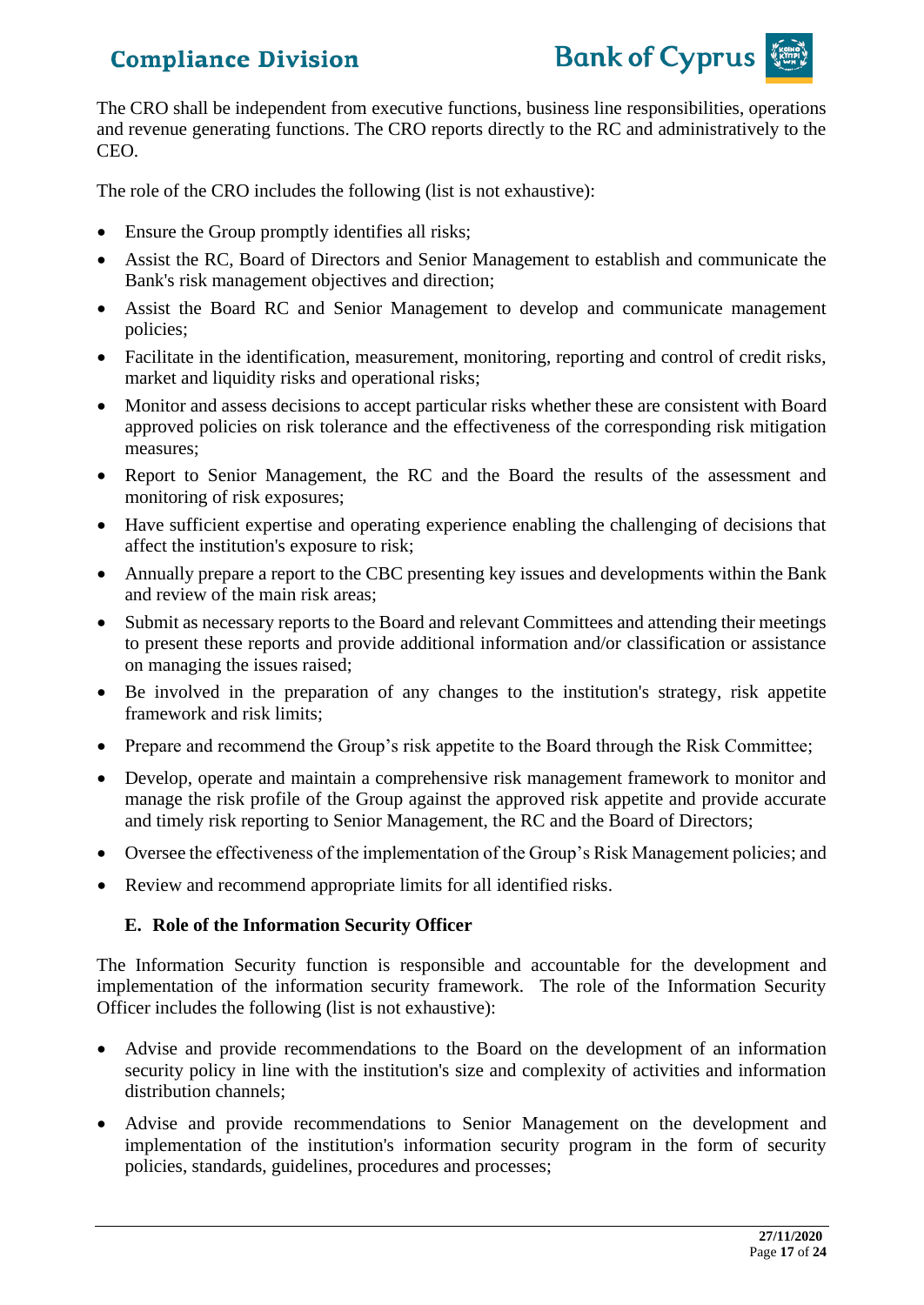

- Oversee the dissemination and implementation of the information security program institutionwide;
- Develop and implement in cooperation with the risk management Division, an information security risk assessment and management program;
- Plan, organise and coordinate information security assessment activities throughout the institution; and
- Monitor compliance with information security policies, standards, guidelines, processes and procedures.

The Information Security Officer must submit an annual report to the Board, through the RC which will include among other things a summary of the most important information security risks the institution faces at the time of reporting and a list of all important information security incidents and corrective actions taken to prevent recurrence.

#### **F. Role of the Head of Internal Audit function**

The Bank shall have in place an independent Audit Function, through which the Bank's Board, Senior Management and shareholders may be provided with reasonable assurance that its key organisational and procedural controls are effective, appropriate, and complied with. The Board shall appoint a Head of Internal Audit to carry out the audit function and shall require the Head of Internal Audit to report to the AC that will allow the internal audit function to fulfil its responsibilities without impediment.

The role of the Head of Internal Audit function includes the following:

- Develop and implement an effective annual internal audit program to be approved by the AC that covers the entire operations of the Bank including subsidiaries and affiliates;
- Submit to the AC an annual report on the performance of Internal Audit activities, responsibilities, and performance relative to the audit plans and strategies as approved by the Committee including significant risk exposures, control issues and such matters as may be needed or requested by Board of Directors and Senior Management;
- Conduct an independent assessment of the adequacy and effectiveness of management and IT control frameworks, risk management and governance processes of all units of the Bank including subsidiaries and affiliates;
- Monitor the resolution of internal control weaknesses noted during the examination with the end view of mitigating risks and strengthening the control environment;
- Examine and analyse the organisational structure, checks and balances, methods of operations and use of human and physical resources to reveal defects in order to prevent fraud or irregularities; and
- Certify that the conduct of auditing activities is in accordance with the International standards on the Professional Practice of Internal Auditing.

#### **G. Role of External Auditor**

The External Auditor shall be appointed by the shareholders at the Annual General Meeting. The External Auditor is tasked to conduct an independent audit of the Group's financial statements and render an opinion thereof based on the results of the audit. In performing this task its role includes the following: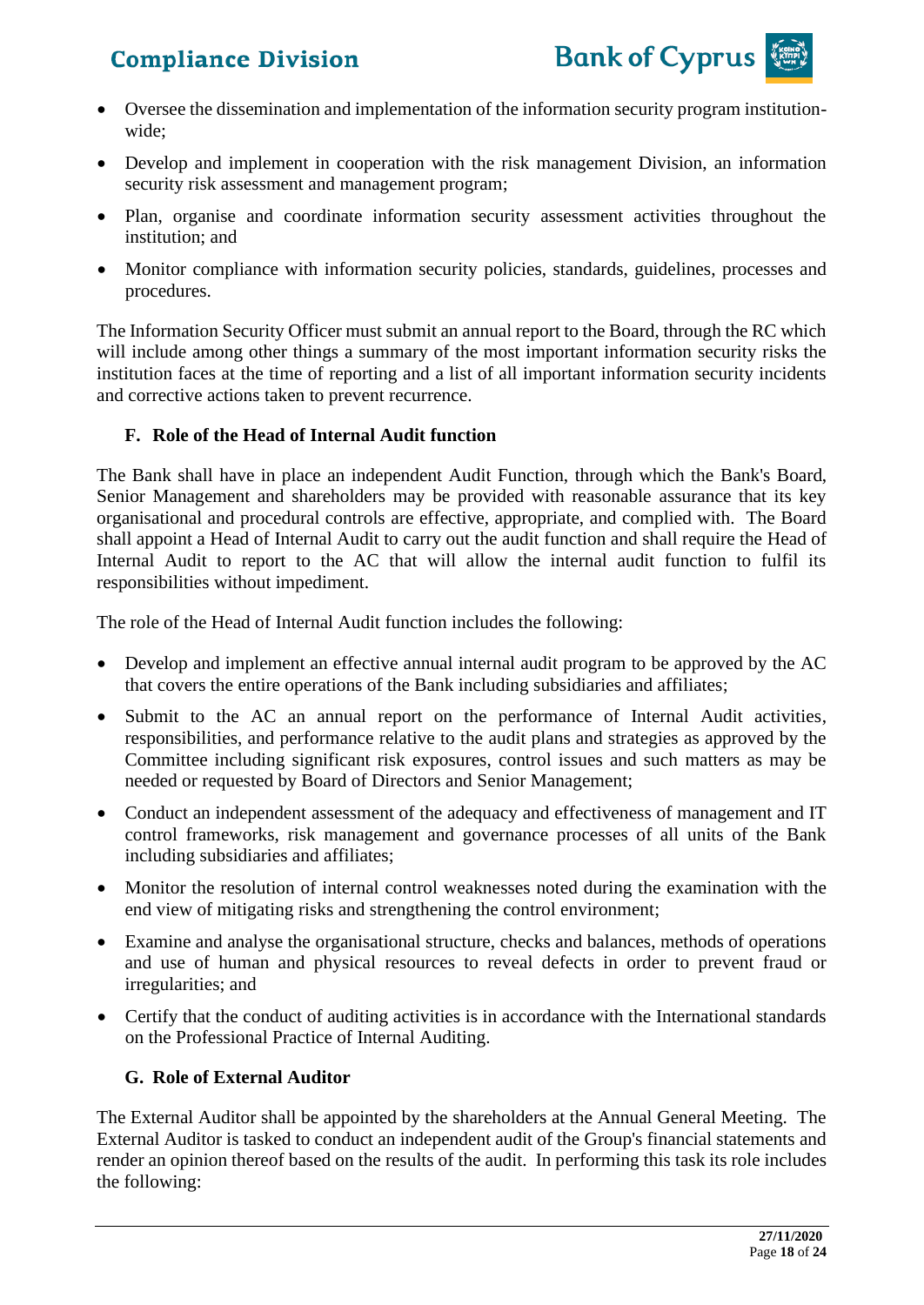

- Update its understanding of the Group's internal accounting controls and reporting processes;
- Perform an overall audit risk assessment process to determine management's area of concerns and to identify audit risks and focus areas;
- Present an audit plan to the Board AC in relation to the Groups' audit requirement;
- Review internal audit work and findings to assess their impact on the audit of the financial statements;
- Perform tests of transactions of the Group including assessment of the soundness and reasonableness of estimates and assumptions used in the recorded financial information;
- Provide updates, advice and assistance on accounting standards and regulatory pronouncements;
- Review the Group's compliance with accounting standards and regulatory requirements;
- Report to management, the AC, the Board of Directors and the shareholders on the results of the audit; and
- Meet with the non-executive members of the Board to discuss issues of concern.

#### **H. Role of Company Secretary**

The Company Secretary (CS) is an officer of the Bank. The CS shall work and deal fairly and objectively with all the constituencies of the Group, namely the Board, the Board of the Bank management, shareholders and other stakeholders. The CS should preferably have the legal skills of a chief legal officer and adequate administrative and interpersonal skills.

The duties and responsibilities of the CS shall include the following:

- To ensure the Board and its Committees (and the Board and Committees of the Bank) are constituted and function in compliance with internal rules, the Articles of Association of the Company and the Bank, the Board Manual, CBC Directives, the UK Code and other applicable legal and supervisory requirements;
- To act as a source of information and advice to members of the Board and facilitate the flow of information within the Board and its Committees, between Senior Management and nonexecutive members and between Heads of internal control functions and non-executive members;
- To provide access to independent professional advice at the expense of the Company and the Bank as required;
- To ensure that all Board and Committee procedures are complied with;
- To ensure minutes are kept in accordance with regulatory requirements;
- To provide support to the Board in overseeing succession and rotation of tasks of non-executive members of the management body; and
- To ensure compliance with Listing Rules and the Transparency Directive.

Moreover, the CS (under the supervision of the Chairperson of the Board) should facilitate the induction, development and evaluation of members of the Board.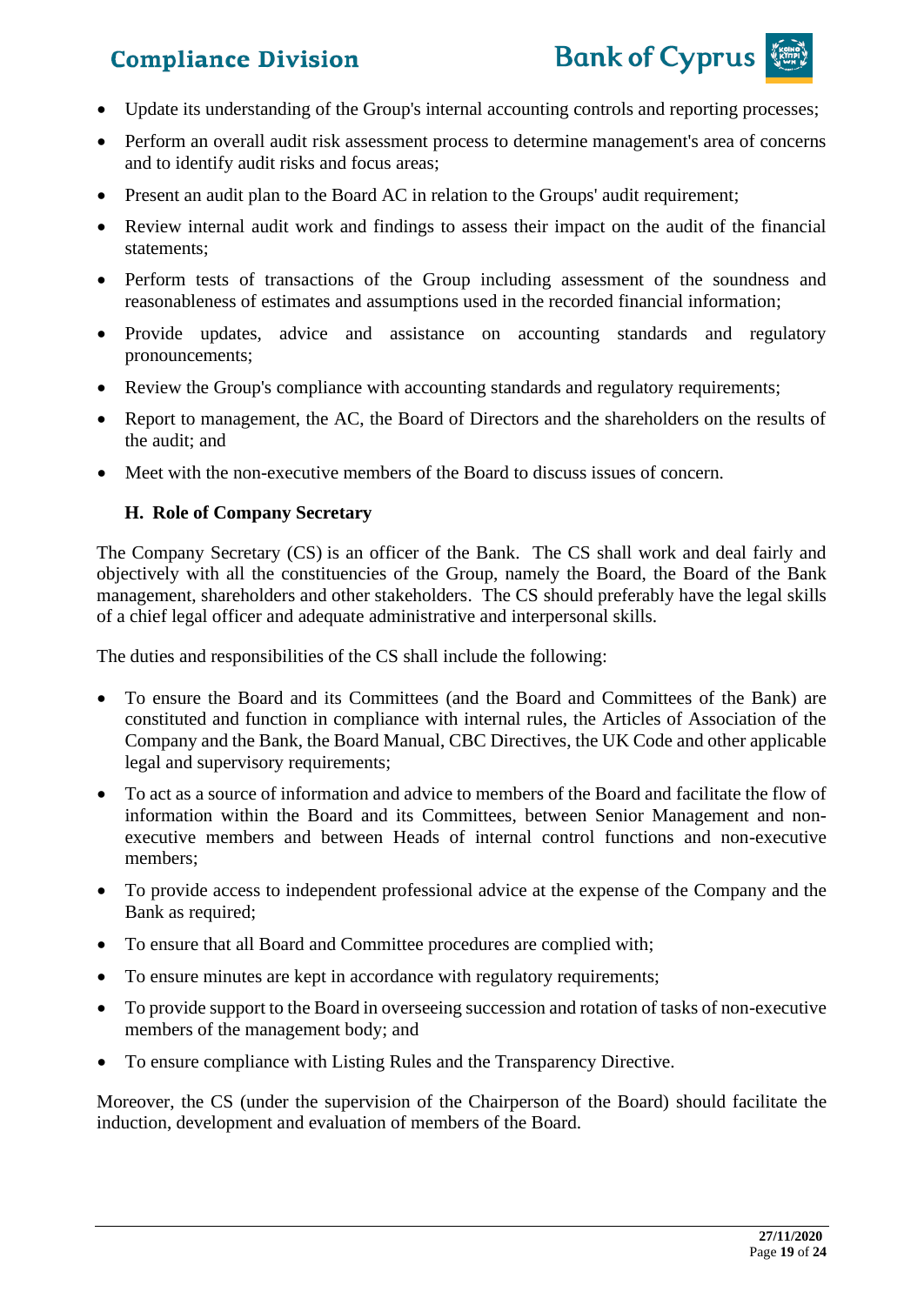

#### **I. Role of Corporate Governance Compliance Officer**

- Advise the Board, through the Chairperson, on all matters of corporate governance.
- Ensure that the meetings of the NCGC are held in accordance with the Terms of Reference
- Place items on the agenda of the NCGC meetings in coordination with the CS and in consultation with the Board Chairperson.
- Review the effectiveness and adequacy of the corporate governance policy of the Group, and make appropriate recommendations to the NCGC.
- Lead the assessment, on an annual basis, of the structure, size and composition of the Board and of each Board committee and make appropriate recommendations to the NCGC.
- Prepare a report based on the findings of the evaluation of the performance of the Board and make appropriate recommendations to the Board NCGC.
- Conduct an annual assessment of the independence of each independent non executive member in coordination with the NCGC and report its findings to the Board NCGC.
- Assess, on an annual basis, the skills, knowledge and experience of the members of the Board of Directors and report its findings to the NCGC.
- Monitor compliance of the Group with corporate governance policies and make appropriate recommendations to the NCGC.
- Review the charters of all the Committees of the Board at least annually, and make appropriate recommendations to the NCGC.
- Lead the process of the preparation of the Annual Corporate Governance Report in coordination with the NCGC.
- Facilitate trainings of the Board on their duties and responsibilities in relation to compliance.
- Write related procedures and audit programs in relation to the monitoring of his/her responsibilities.
- Review fitness and probity criteria of persons appointed to the Board of Directors and Senior Management and make recommendations to the NCGC.

#### **5.10. Shareholders Rights**

- The Board as a whole is responsible for ensuring that there is a satisfactory dialogue with shareholders based on the mutual understanding of objectives.
- The Board of Directors shall be transparent and fair in the conduct of the annual and special shareholders' meetings.
- The Board shall use general meetings to communicate with investors and to encourage their participation.
- Accurate and timely information shall be made available to the shareholders to enable them to make sound judgments on all matters brought to their attention for consideration or approval.
- At any general meeting, the Company shall propose a separate resolution on each substantially separate issue, and shall, in particular, propose a resolution at the AGM relating to the report and accounts.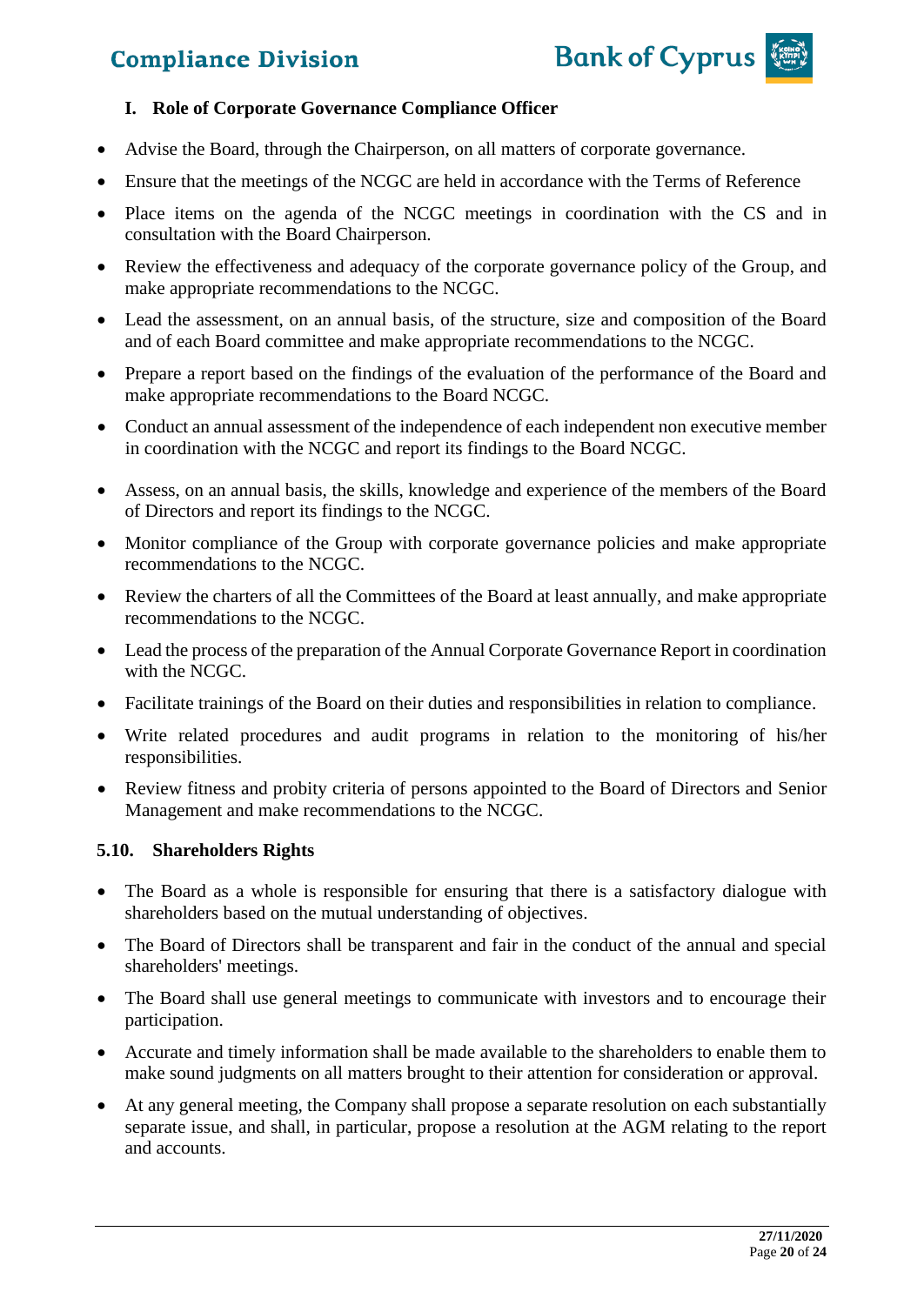

- For each resolution, proxy appointment forms should provide shareholders with the option to direct their proxy to vote either for or against the resolution or to withhold their vote.
- The proxy form and any announcement of the results of a vote should make it clear that a vote 'withheld' is not a vote in law and will not be counted in the calculation of the proportion of the votes for and against the resolution.
- The Company shall ensure that all valid proxy appointments received for general meetings are properly recorded and counted.
- When 20 % or more of votes have been cast against a resolution at any general meeting, the company shall explain when announcing the results of voting what actions it intends to take to consult shareholders in order  $\theta$  to understand the reasons behind the result. An update on the views received from shareholders and actions taken should be published no later than six months after the shareholder meeting. The board should then provide a final summary in the annual report and, if applicable, in the explanatory notes to resolutions at the next shareholder meeting, on what impact the feedback has had on the decisions the board has taken and any actions or resolutions now proposed.
- The Company shall arrange for the Notice of the AGM and related papers to be sent to shareholders at least 20 working days before the meeting. For other general meetings this should be at least 14 working days in advance.

#### **5.11. Disclosure and Transparency**

The essence of good corporate governance is transparency. The Bank commits to meet all disclosure requirements as mandated by regulators within the prescribed period at all times.

All material information, both financial and non-financial, about the Bank that may adversely affect its viability or the interests of the shareholders shall be publicly and timely disclosed.

All such information shall be disclosed through the appropriate disclosure mechanisms of the CSE, submissions to the CySEC, the Listing rules and the DTRs.

#### **5.12. Communication Process**

The Group Corporate Governance Policy shall be available for inspection by any shareholder of the Bank at all times.

The Board of Directors and management of the Bank shall ensure the dissemination of this Policy to all employees of the Bank including subsidiaries and affiliates to ensure their awareness of the corporate governance policies and practices of the Bank and to enjoin them to comply thereto at all times.

The Board of Directors should maintain a good level of communication with the shareholders, and the Chairperson should ensure that all Board members are made aware of the shareholders' major issues and concerns.

A summary of this Policy's key principles and provisions is available on the Company's official website.

#### **5.13. Monitoring and Assessment**

The Board of Directors shall designate the CGCO of the Bank to establish an evaluation system to determine and measure compliance with this Policy.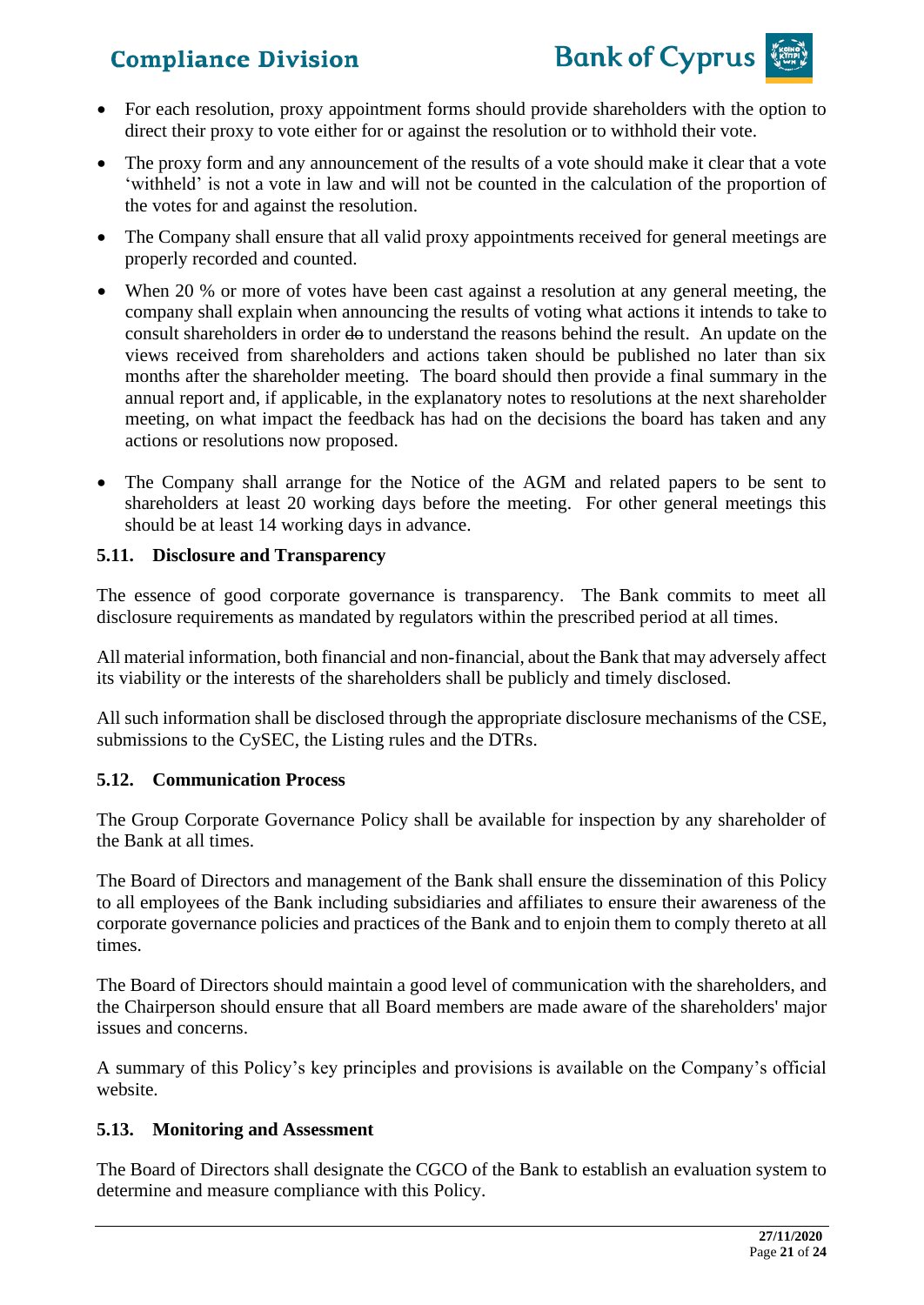

The developed evaluation system, including the features thereof, shall be disclosed in the Company's annual report or in such form of report that is applicable to the Company.

This Policy shall be subject to at least an annual review by the Nominations and Corporate Governance Committee of the Board of Directors.

#### **5.14. Penalties for Non-compliance with the Code of Corporate Governance**

The CSE may impose a fine on the Company for every year that it violates the CSE Code.

#### **5.15. Standards of Business Conduct and Ethical Behaviour**

The Group is committed to the highest standards of ethical business behaviour. The Board has adopted the Bank of Cyprus Code of Conduct which applies to all members, managers and employees of the Bank and its subsidiaries.

The Code of Conduct outlines the Bank's rules and expectations regarding proper business conduct and ethical behaviour of members, officers and employees of the Bank and its subsidiaries, including:

- Following the law wherever the Bank does business;
- Avoiding putting themselves or the Bank in a conflict of interest;
- Conducting themselves honestly and with integrity;
- Respecting confidentiality, and protecting the integrity and security of assets, communications information and transactions;
- Treating everyone fairly, equitably and professionally whether customers, suppliers or service providers, employees or others who deal with the Bank; and
- Honouring the Bank's commitments to the communities in which it operates.
- Upholding suitability criteria for all relevant persons as per the Group Policy on the Suitability of Members of the Management Body, Key Function Holders and other Material Risk Takers to ensure robust risk management processes.

The Board shall obtain reasonable assurance that there is an ongoing appropriate and effective process in place for ensuring adherence to the Bank of Cyprus Code of Conduct. Global compliance reports shall be submitted to the AC on such compliance, noting any instances or material deviation from the standards together with any corrective action taken. The Bank promotes a strong compliance culture by strictly enforcing the BOC Code of Conduct and by taking decisive disciplinary action where warranted.

#### **5.16. Issue Escalation**

The Chairperson of the Board and the Chief Executive Officer will ultimately decide if a matter requires the attention of the Board between regularly scheduled meetings and if so, whether the Board or a Board Committee needs to be informed about or be involved in the decision-making process concerning the issue that has arisen.

The decision as to whether or not to escalate an issue to the Board's attention and/or a committee between regularly scheduled meetings is a matter of business and/or legal judgment on the part of Senior Management as well as the Chairperson and the CEO, the Vice-Chairperson and the Deputy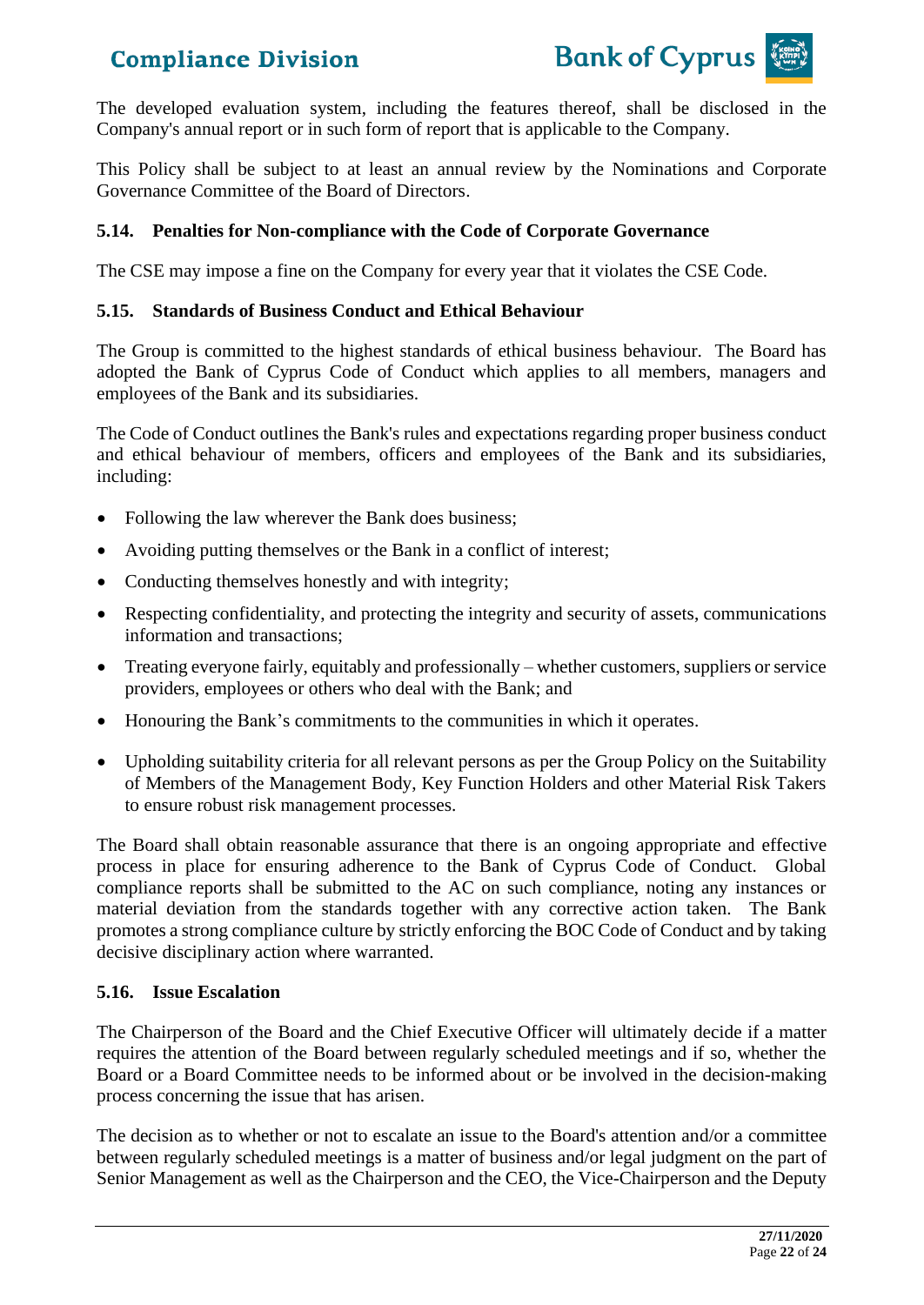

CEO; Chief Legal Officer and Company Secretary. This determination will take into consideration the following, among other factors:

- The materiality or significance of the issue to the Bank, its reputation, risk appetite framework overall operations or strategic direction, considering both qualitative and quantitative measures;
- Prior Board discussion and decision-making on the matter;
- Existing authorities given to management in respect of the subject-matter; and
- The necessity for the Board's involvement in the matter prior to the next scheduled meeting.

Examples of issues that may be escalated to the Board or a committee for decision-making in between meetings could include the following:

- Strategic acquisitions or transactions;
- A requirement to issue securities;
- Changes in executive management;
- Material misstatements in prior financial statements which would reflect a material weakness in the Bank's internal controls;
- A requirement to issue an announcement regarding a price sensitive matter; and
- Significant write-down or other events which would significantly impact the assets, liabilities and earnings of the Bank on a consolidated basis.

Examples of issues that may be escalated to the Board or a committee for informational purposes only in between meetings could include the following:

- Correspondence from regulators;
- Information pertaining to potential transactions;
- Press releases or other information pertaining to announced transactions; and
- Media articles concerning the Bank.

In determining the necessity for and extent of Board and Committee involvement, Senior Management must assess if the issue being considered has been delegated to a Committee as part of its mandate or pursuant to a prior Board resolution. Where a matter may be properly addressed by the RC, the AC or another Board Committee as opposed to the Full Board, then it will be put before that Committee at a specially called meeting. Where a matter cannot be considered by the RC, the AC or another Board Committee, then a full Board meeting will be called.

*The information contained on this website is provided only as general information. The material on this website is owned by Bank of Cyprus Holdings Plc.*

*While Bank of Cyprus Holdings Plc endeavors to keep information up to date, it makes no representations or warranties of any kind, express or implied, about the completeness accuracy, suitability or availability with respect to the information contained on the website for any purpose. Any reliance you place on such information is therefore strictly at your own risk.* 

*In no event will Bank of Cyprus Holdings Plc be liable for any loss or damage including without limitation, indirect or consequential loss of damage, or any loss or damage whatsoever arising out of, or in connection with the use of this website's information.*